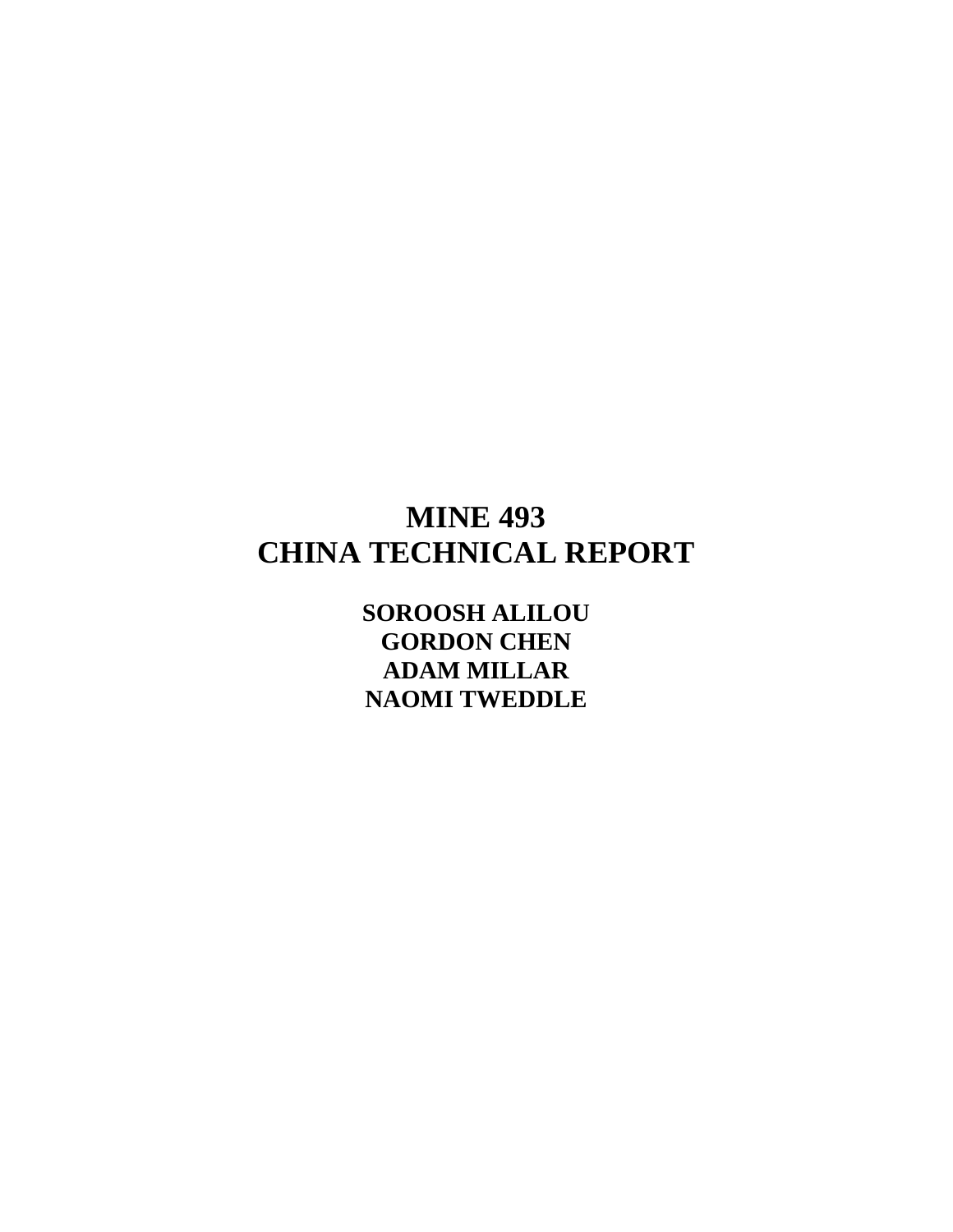# **TABLE OF CONTENTS**

| 2.1<br>2.2<br>2.3 |  |
|-------------------|--|
|                   |  |
| 3.1<br>3.2<br>3.3 |  |
|                   |  |
| 4.1<br>4.2<br>4.3 |  |
|                   |  |
| 5.1<br>5.2<br>5.3 |  |
|                   |  |
| 6.1<br>6.2        |  |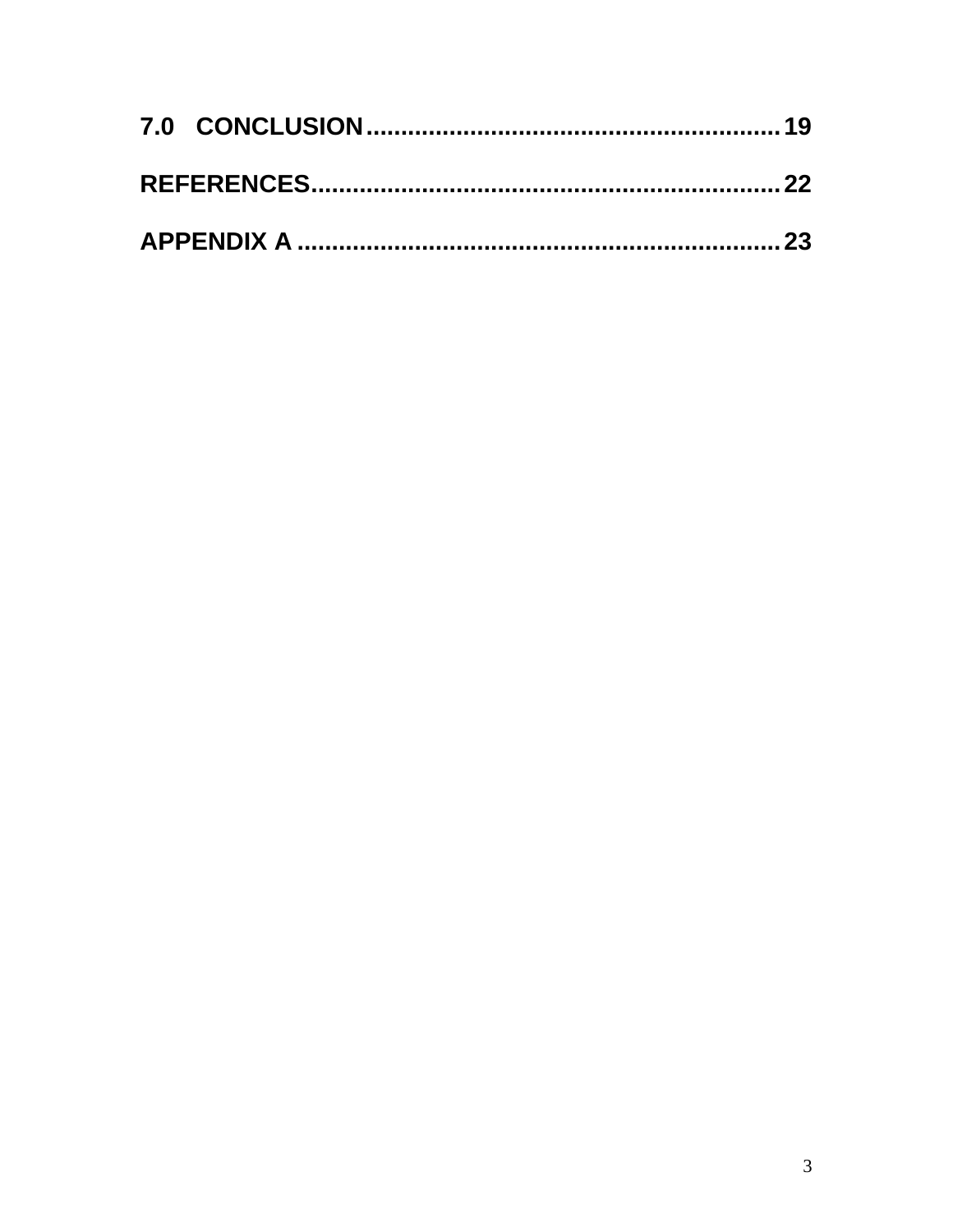# **1.0 INTRODUCTION**

<span id="page-3-0"></span>China currently plays a major role in the global resources industry. Since 2000 China's total mining output value has doubled, totalling 221.7 billion dollars Canadian in 2005. For 2005 the nation's total mineral production totalled almost seven billion tonnes of ore with production in coal, steel, copper, aluminium, and cement ranking first in the world [China Mining]. Not unlike Canada, China is a vastly rich nation in terms of mineral resources. Its resources include coal, iron ore, mercury, tin, tungsten, antimony, manganese, molybdenum, vanadium, magnetite, aluminium, lead, zinc, gold, and uranium [Infomine]. As this nation emerges as an economic power the need for resource development will only grow.

Over the past ten years the Chinese Gold industry has undergone an internal revolution. Government control has started to subside and foreign investment and exploration is now encouraged. The result has been an incredible amount of foreign investment, development and expertise flooding into the country. The Shandong Province is a critical region for gold production as it accounts for over a quarter of China's total production. The University of British Columbia's graduating mining engineering students visited four mine sites and one bio-oxidation plant in the Shandong Province: Yingezhuag Gold Mine, Sanshandao Gold Mine, Jiaojia Gold Mine, Tarzan Gold Mine, and the MIC BioGold Plant.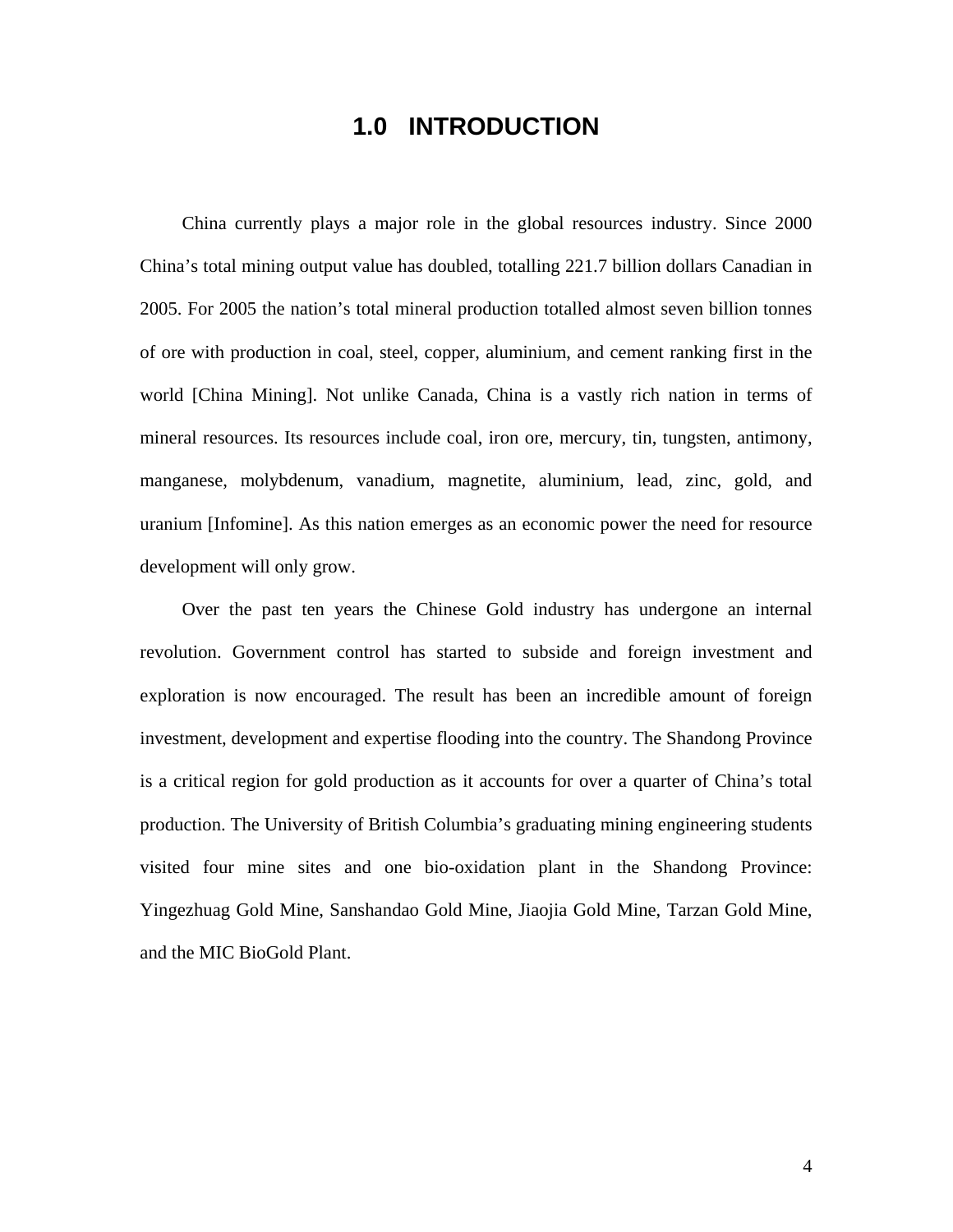## <span id="page-4-0"></span>**2.0 YINGEZHUAG GOLD MINE**

The Yingezhuag Gold Mine is located 18 km south of Zhaoyuang city, and owned by the Zhaojin Gold Group. It was the first operation visited by the group. The group had the opportunity to tour the processing and tailings damn facilities, but was unable to see the underground mining operation because it had been shut down for the Chinese Lunar New Year Holiday.

### **2.1 MINING OPERATIONS**

The Yingezhuag gold mine was constructed in 1984 with a designed production rate of 2,000 tonnes per day. In 2000, the mine upgraded the plant and the mine production was increased to 3,200 tonnes per day. The orebody was formed in a mild hydrothermally altered zone, and had an average grade of approximately 2.5g/t of gold. The mine uses an overhand cut and fill mining method. Mining had reached a depth of 500m, and the mine had future plans to extend production to 1000 m below surface. The mining fleet consists of Tamrock drills and approximately 30 ten ton capacity underground haul trucks.

### **2.2 PROCESSING OPERATIONS**

The processing plant was a typical flotation flowsheet, achieving a 97% recovery of gold. Flotation concentrates had a grade of 50-80 g/t gold. To recover free gold, a gravity concentration circuit was included, consisting of a Knelson and a Gemini table. The gravity product had a grade of 50-60% gold. The facility also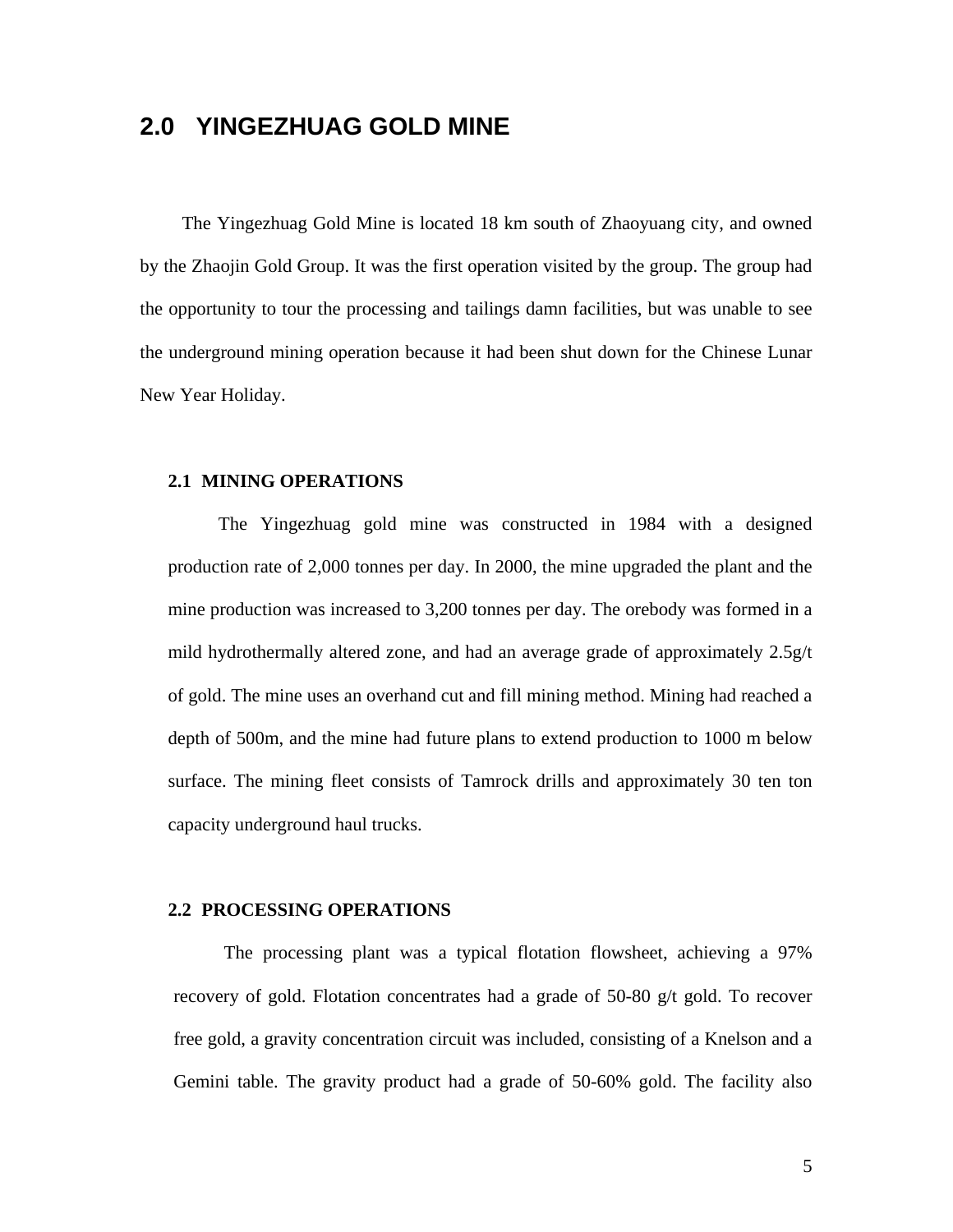<span id="page-5-0"></span>produced a silver concentrate of 200 g/t which was sold to another part of the company. Concentrates were shipped to another part of the company for smelting. Coarse tailings were separated and used as backfill underground. Fine tails were pumped to the tailings damn nearby (See Figure 1 in Appendix A). The damn had capacity for another 20 years of mining. Since the site geology was very simple, there was little danger of environmental contaminants. The government had a very strict environmental policy in the region that was enforced through regular inspections.

#### **2.3 IMPRESSIONS**

In our interview, the senior mine engineer indicated that the mine was large scale, technologically advanced, and had a good safety record though based on the information given, the mine appeared to be very inefficient. With a fleet of 30 ten ton trucks, greater productivity would be expected from the mine. Given the low feed grades, it was impressive that the mine could still operate profitably. Low labour and electricity costs helped make a large difference in the production costs.

The processing plant was very similar to the plants in Canada. A typical gravity and flotation process was used to recover the gold. One of the most significant advantages of the Chinese mining industry was the cheap labour force. This was clear almost immediately at this first mine. Three or four employees were often used for a job where one person would be sufficient in Canada. For example, a manual pressure filter was used in all the plants that were visited in China. The filters required two employees, who were constantly removing the cake from the filters, to operate. This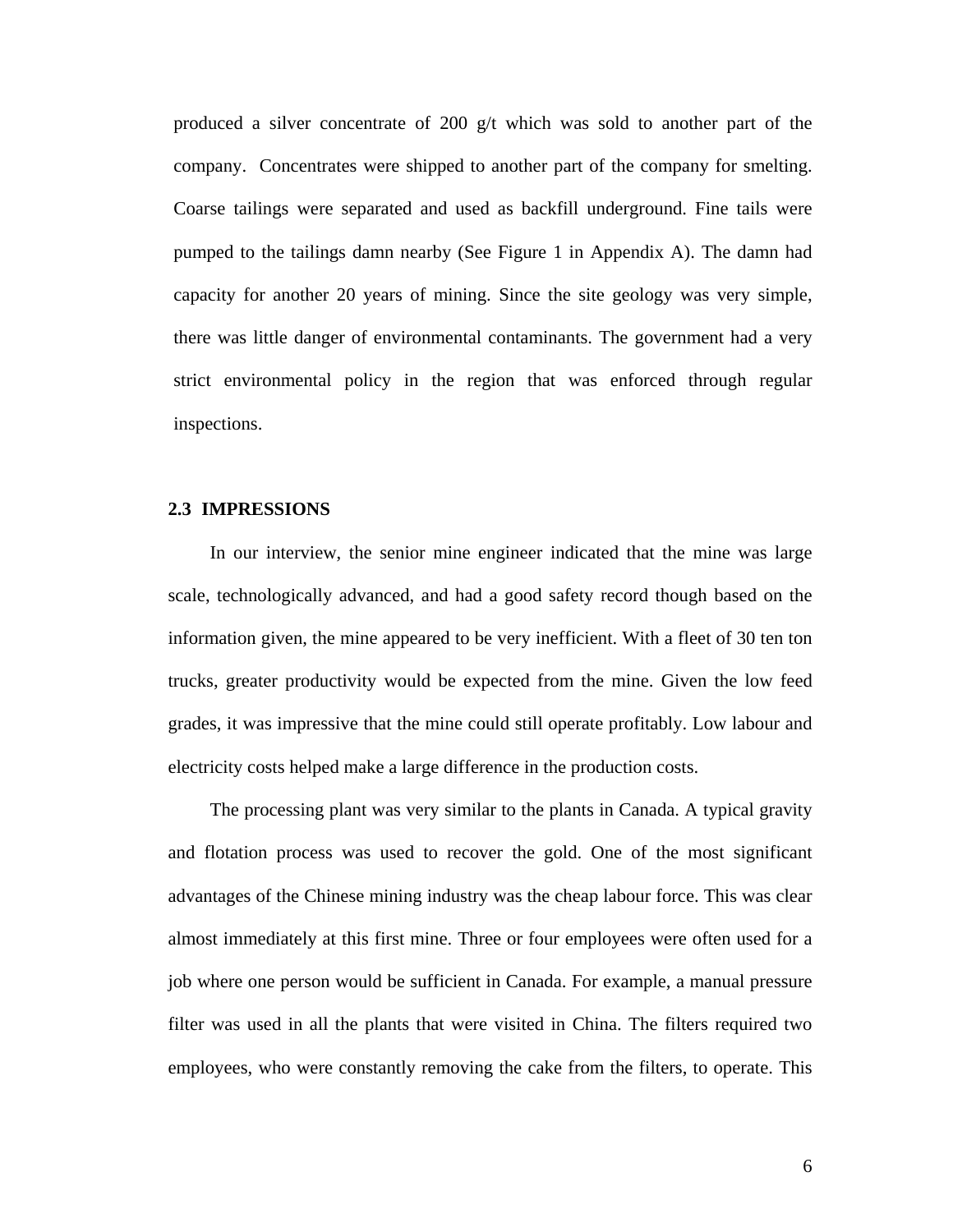seemed very inefficient and labour intensive. Another seemingly inefficient practice was how this mine transported their concentrate. To the naked eye the concentrate being loaded off these filters did not appear to meet the moisture specifications specified by the Senior Process Engineer. The moisture content seemed too high. This would not commonly be seen in Canada because it results in high transportation costs. The wet materials were very difficult to handle and as a result, trucks needed to be lined in plastic to prevent loss.

According to the Mine Manager, the Chinese government had a strict policy regarding waste disposal. Similar to Canada, the Chinese Government conducted inspections of the property twice a year, as well as unplanned visits, to ensure that environmental standards were being met. The mine did not seem to have the proper technical staff to monitor and manage the tailings facility. In Canada, this job would be designated to one or several employees, but this mine had nobody. Despite their mine waste management system not being as advanced as Canadian mines it still exceeded our expectations. In addition to a basic mine waste management plan, the mine's safety record was very impressive. Chinese mines are stereotyped as being very dangerous; however, the Yingezhuag Mine had a strong focus towards safety. Warning signs were placed throughout the mines outlining proper personal protective equipment use and safe working procedures, and this resulted in their outstanding safety record.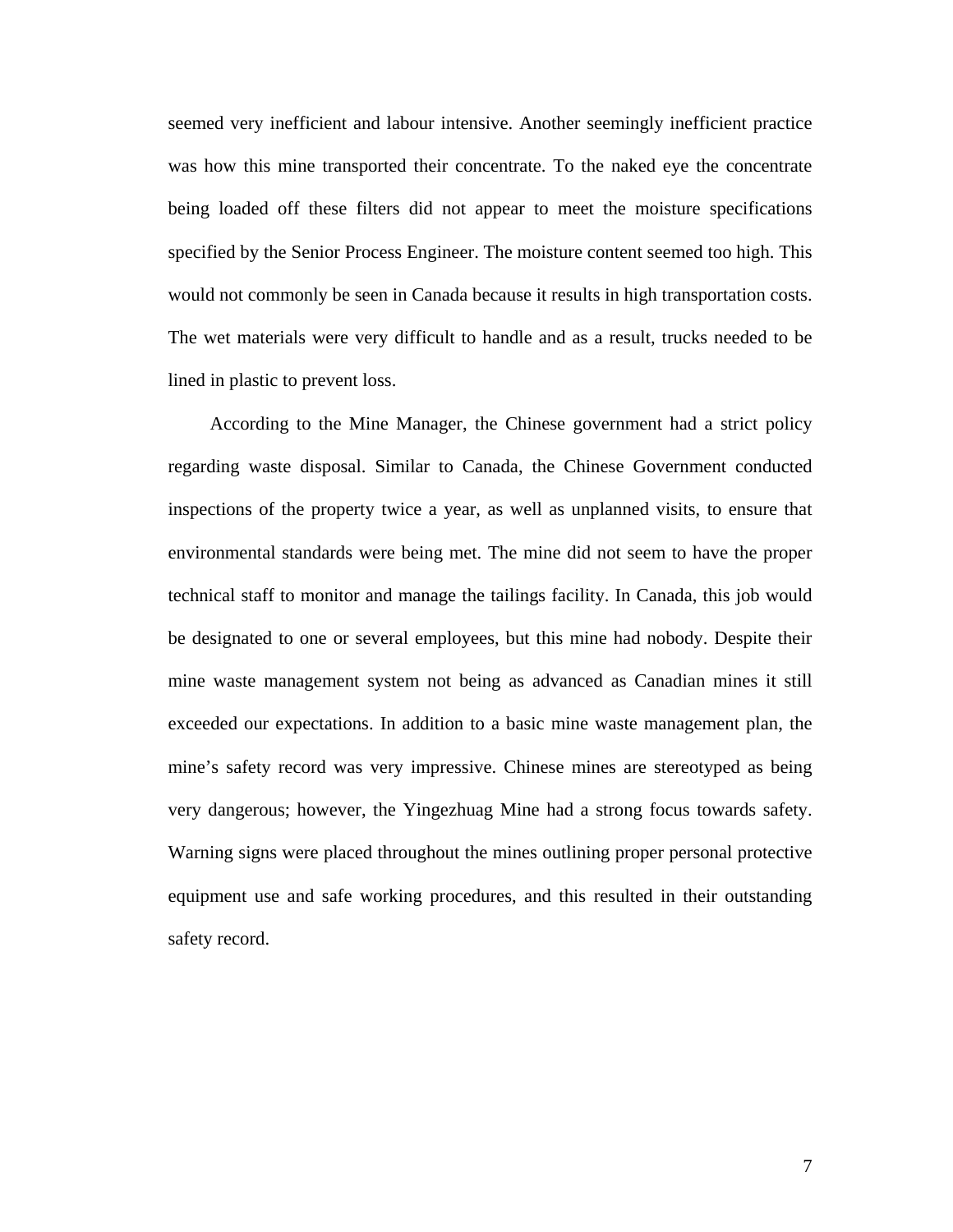## <span id="page-7-0"></span>**3.0 SANSHANDAO GOLD MINE**

The Sanshandao Gold Mine was located in close proximity to the ocean in the small town of Tsang-shang. The mine is owned by the Shandong Gold Mining Corporation. The group had the opportunity to tour the underground mine and processing plant.

#### **3.1 MINING OPERATIONS**

The Sanshandao gold mine was a North American style mine with equipment imported from different western countries, most notably three electric underground haul trucks from Sweden (see Figure 2 in Appendix A) boasting an outstanding maintenance record. There were a total of 2,400 employees at the operation with an average salary of approximately \$450 Canadian per month. The mild hydrothermal ore body had an average grade of 2.5 g/t of gold and 12 g/t of silver. The mining method used was overhand cut and fill, with a mining capacity of 3,800 tonnes per day. The mine produced 3,000 kg of gold annually. The work schedule was the typical schedule employed throughout the mines in this province; it consisted of three 8 hours shifts per day, with employees working five days on and two days off. The mine operates seven days a week. One of the primary challenges this mine faces is underground water. Being located in close proximity to the ocean the mine is required to pump 15,000 cubic meters of salt water from underground daily. This water was then used in the processing circuit.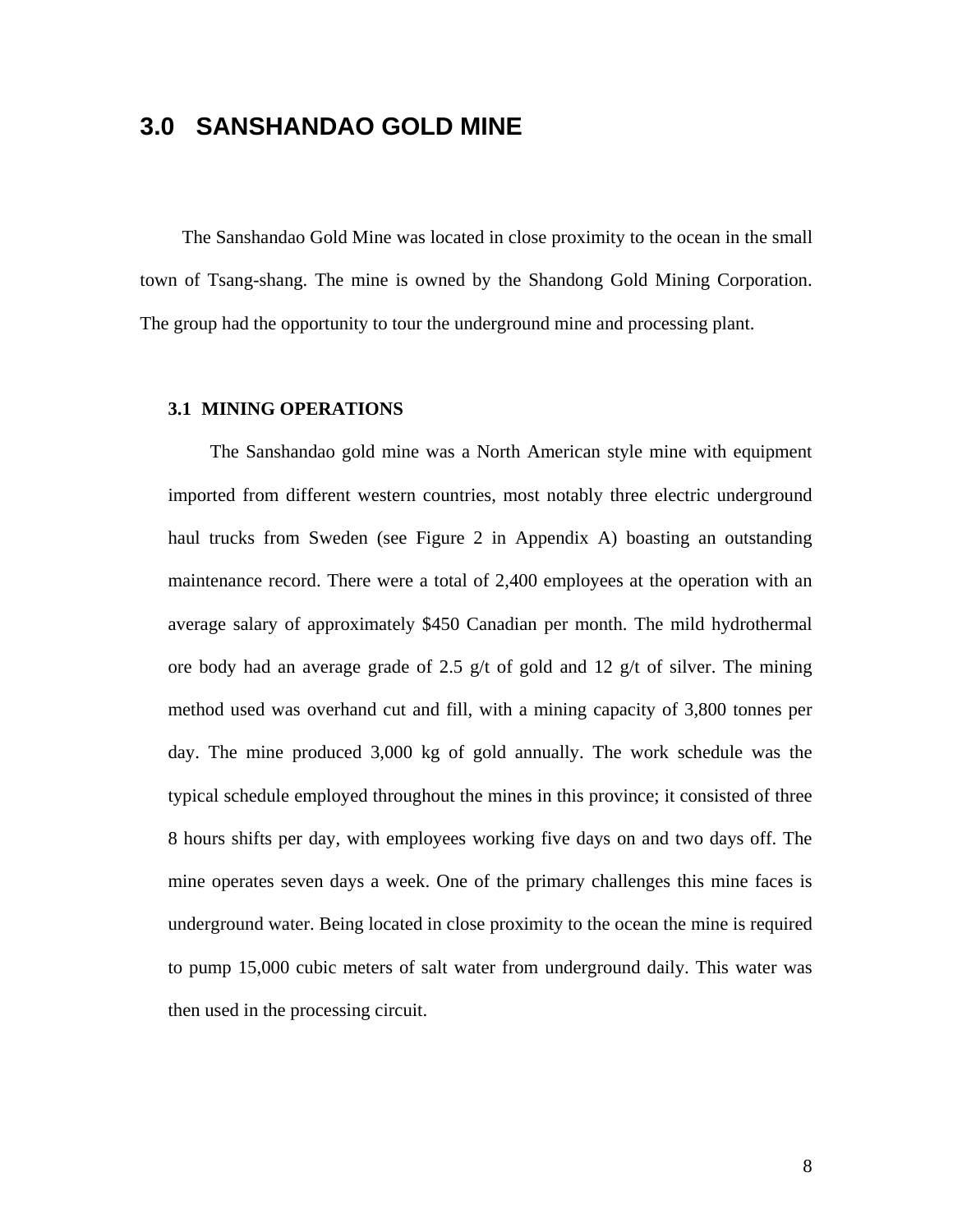#### <span id="page-8-0"></span>**3.2 PROCESSING OPERATIONS**

After mining, the ore passed through three stages of crushing and grinding. The crushing product then was processed through two rougher flotation banks, and the concentration was sent to the regrind mill (See Figure 3 in Appendix A) and then to cleaner flotation. The cleaner concentrate continued to cyanidation and finally to the Merrill-Crowe process where the gold was extracted. There were several different routes for tailings. Sixty percent of the tailings were used as backfill, 10-15% to make cinder blocks, with the remaining fraction being sent to the tailings pond. The tailings pond had a capacity of 1.8 million cubic meters, and had no significant ARD issues.

#### **3.3 IMPRESSIONS**

The Sanshandao gold mine was very similar to western gold mines in many ways. The mine used very advanced equipment and their maintenance program was very well organized. While using advanced equipment had its advantages, it also meant high capital costs, and with such low grade, it was amazing how low their operating cost was. Everything underground was clean and organized. The miners appeared very well trained, and most of their safety precautions were very similar to western mines. However, one major difference was rock mechanics. The mine manager told us that rock support is based on experience only, and only one person was responsible for this job. This was very hard to believe because by western standards, rock mechanics is one of the most important things in mining. It was amazing to see that there were no empirical methods for determining factor of safety, and that only one person was in charge of this responsibility.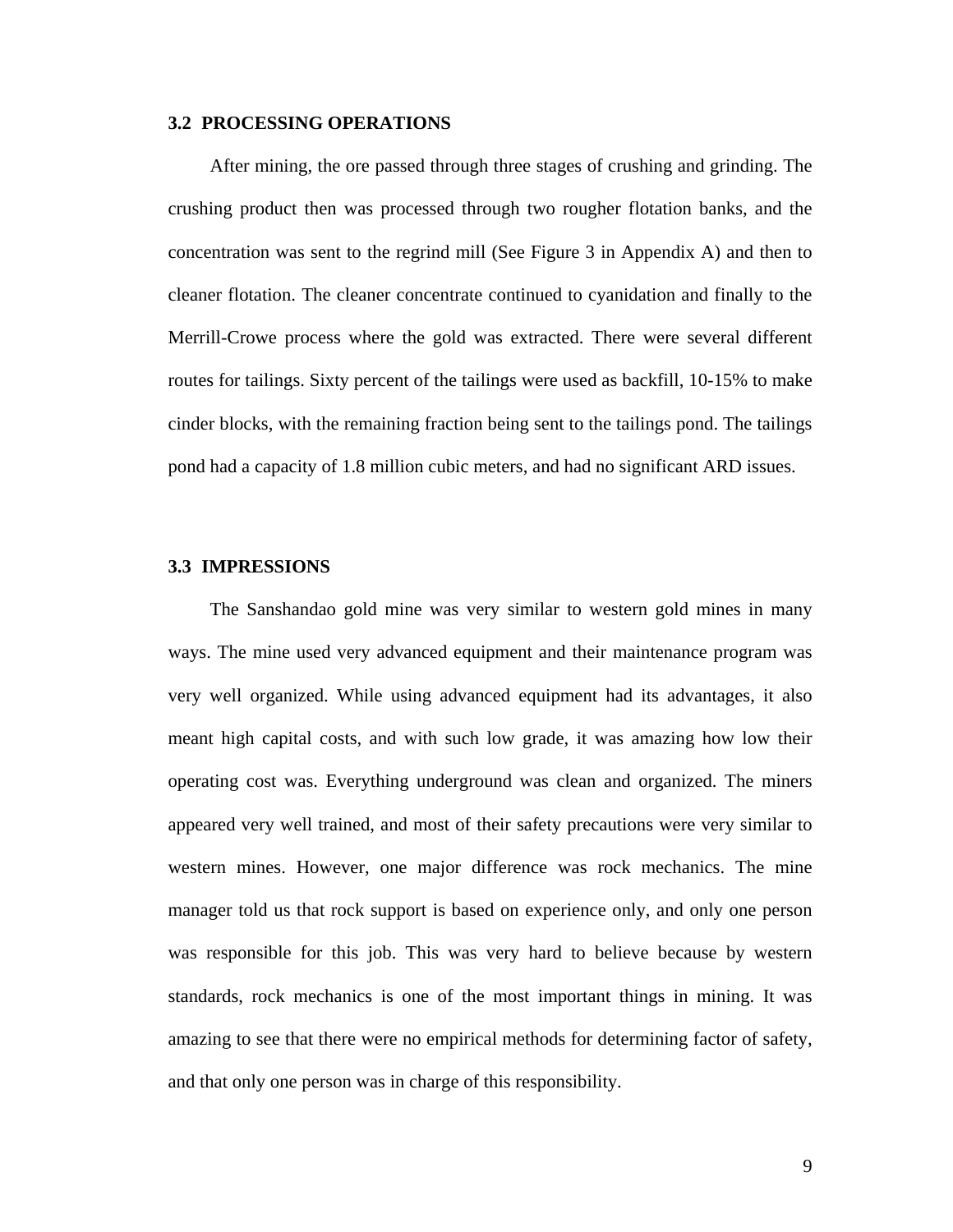The processing plant was extremely well organized. It was interesting to see how similar the processing equipment was. The major difference from the processing plants in Canada was the classifier and pressure filter. They were used because of the lower capital cost, but they would not be feasible in Canada because of high operating costs. During the tour of the processing plant, the tour guide did not emphasize environmental or mine waste management programs. The manager mentioned that there was a slight acid rock drainage problem, but it was solved because the rock was naturally alkaline. The lack of emphasis on the tailings process made us wonder if there were any real issues that they did not want to talk about. In Canada, many mines would give a strong focus on their environmental policies, and have a group of environmental engineers responsible. In contrast, the mining company in China was only concerned about meeting the minimum requirements for government standards.

Overall, the Sanshandao gold mine was the most advanced gold mine compared to the other mines in the region. The operation had impressive management, safety record, and innovations. However, it was difficult to get a complete view of the mine, as it was obvious that the mine manager only wanted to show us the positive side. The environmental aspect was not mentioned very often, and it was difficult for us to learn about their revenue. By Canadian standards, at such a low grade, it would be impossible to sustain the mine for long. Also, the mine was located in the centre of a small city. It will be a huge problem for the town when the mine shuts down.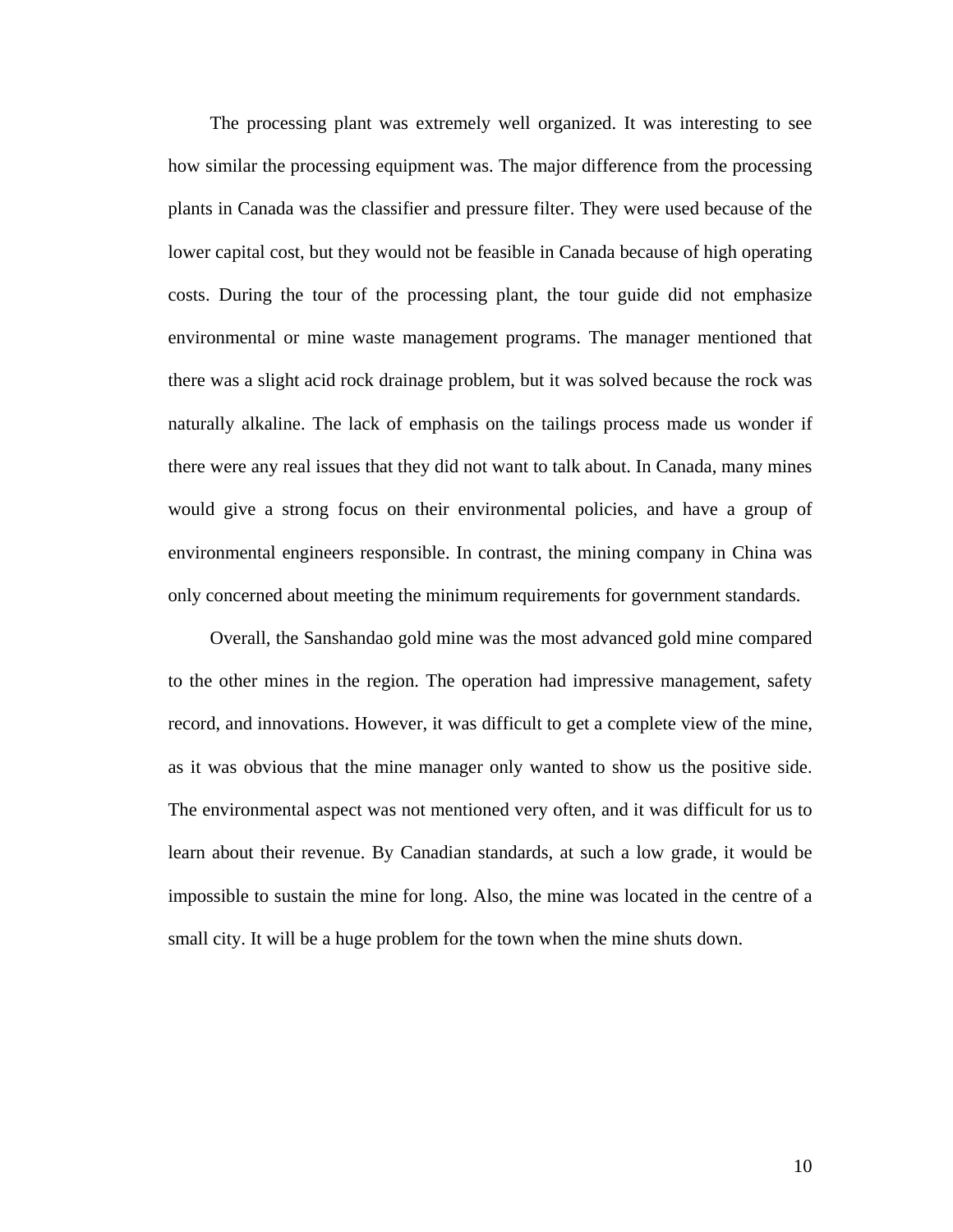## <span id="page-10-0"></span>**4.0 JIAOJIA GOLD MINE**

The third mine site that the group visited was the Jiaojia Gold Mine located 32 km south of Laizhou city in the town of Huang Jin, which means gold in Mandarin. This mine is also owned and operated by the Shandong Gold Mining Corporation. The group toured underground, and through the plant.

#### **4.1 MINING OPERATIONS**

The geology of the mine was described as a mild hydrothermal rock with a major fault. The orebody contained both disseminated and free gold, with pyrite as the dominant sulphide mineral. The orebody depth ranged from 500 m to 600 m with a dip of 30 degrees, and a strike length of 1,000 m. The mine was commissioned in 1980, with a measured and indicated ore reserve of 20 million tonnes. The mine had mined a total of twelve million tonnes by the time of our tour. The mine had a production capacity of 2,800 tonnes per day and had a total of 3,000 employees. The mine operated at an overall cost of \$45 Canadian per ton with an average grade of 3.2 g/t of gold. The mining method employed at Jiaojia was overhand cut and fill, with 3 m cuts. The mine access was through two shafts: a 1,800 tonne per day shaft and a 1,000 tonne per day shaft.

There were no set standards for rock mechanics at this mine, and the ground support employed at each part of the mine was based on past experience of the geologist and engineers. The rock strength was determined to be weak. Throughout the mine, shotcrete with 10% cement content was used for ground support in permanent headings. Bolting was also done for additional ground support; throughout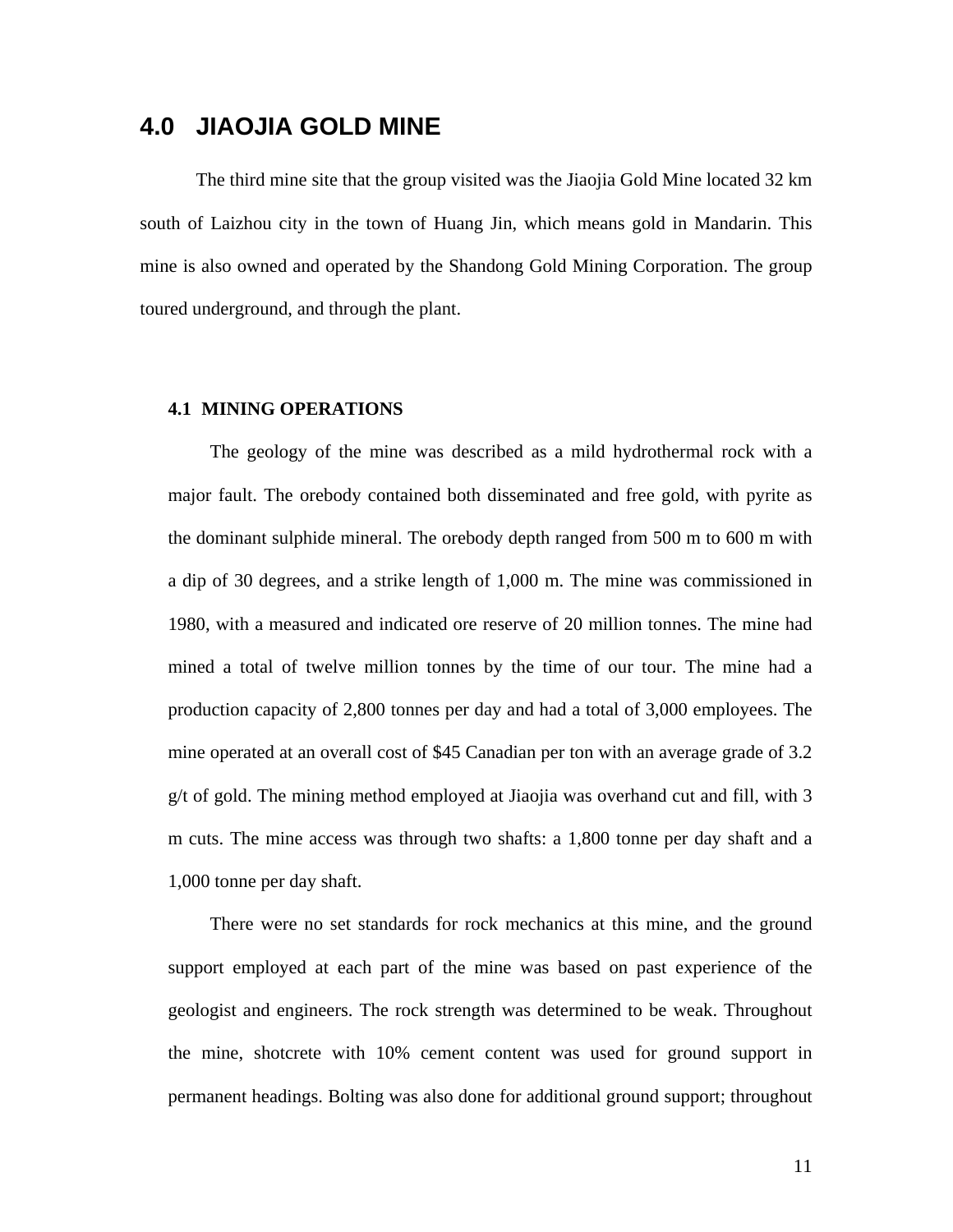<span id="page-11-0"></span>the mine a bolting pattern of 1m by 1m with 2m long bolts was employed (See Figure 4 in Appendix A). The underground equipment used for transporting ore was a combination of scoops to move the ore from a working face to rail bins where rail cars were loaded, and an underground rail system to move ore to the shaft. A total of 2,800 cubic meters of water was pumped to surface daily, which was then used in the process plant. The cut-off grade for the mine was 1.5 g/t of gold, with a mining cost of \$24 Canadian per tonne.

#### **4.2 PROCESSING OPERATIONS**

The mineral processing flow sheet consisted of primary, secondary and tertiary crushing, grinding mills, rougher, scavenger and cleaner flotation, and a two stage cyanide leech and rinse. In the first step of the process, the ore was crushed through a three stage crushing process and the fines were separated using a spiral classifier (See Figure 5 in Appendix A). The coarse ore was then sent for grinding to two ball mills in closed circuit with cyclone classifiers. The fine product from grinding was sent to flotation with the fines from the spiral classifier. The concentrate from the rougher and scavenger flotation were then sent to a regrind ball mill, then cleaner flotation before cyanidation. Finally, the Merrill-Crowe process was used to extract the gold. The tailings from the process passed through a classifier to separate a coarse product from the fines before the tailings were sent to the tailings pond. The coarse and medium tailings were then further recycled: about 60% of the total tails were used as backfill and 10-15% was used to make cinder blocks to be sold on the market. The average gold recovery of the plant was 92%.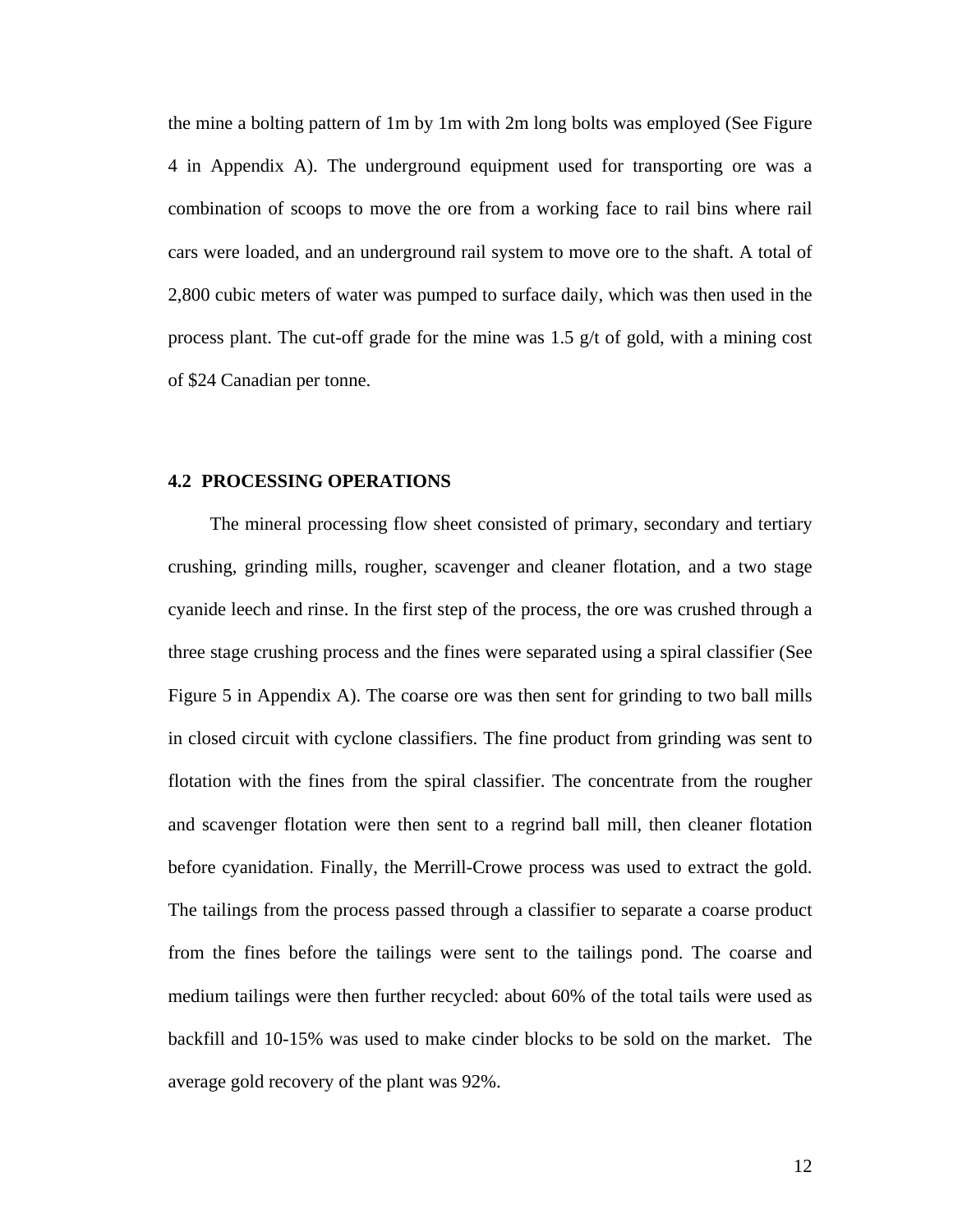### <span id="page-12-0"></span>**4.3 IMPRESSIONS**

An intriguing thing about the mines visited in China was that underground all the main haulage ways and drifts were completely lit. This practice is not typically seen in North America, and intuitively seems inefficient and costly. Again, it was surprising to see no set method being used for rock mechanics underground. Ground control was based on experience, and historic practices. The engineer that gave the group the underground tour said that operators are trained to recognize and self assess rock mechanics issues. This was unique to this mine. Ventilation, no more in this mine than the others visited, was executed differently than in most North American underground mines. Ventilation for the mine was provided through intake from a main shaft and it was distributed throughout the mine by pressure difference between the main shafts. No booster fans were encountered underground to help distribute the air. In addition there was no indication that mine personnel were taking flow readings, which is general practice in mines in Canada.

Jiaojia continued to operate using the familiar Chinese designed mill. This mill was the first we saw to employ cyclones for size classification instead of spirals. This site also purchased concentrates from other operations nearby to add to their cyanidation feed. This allowed them to gain some extra money for the operation, while providing a needed service to the area.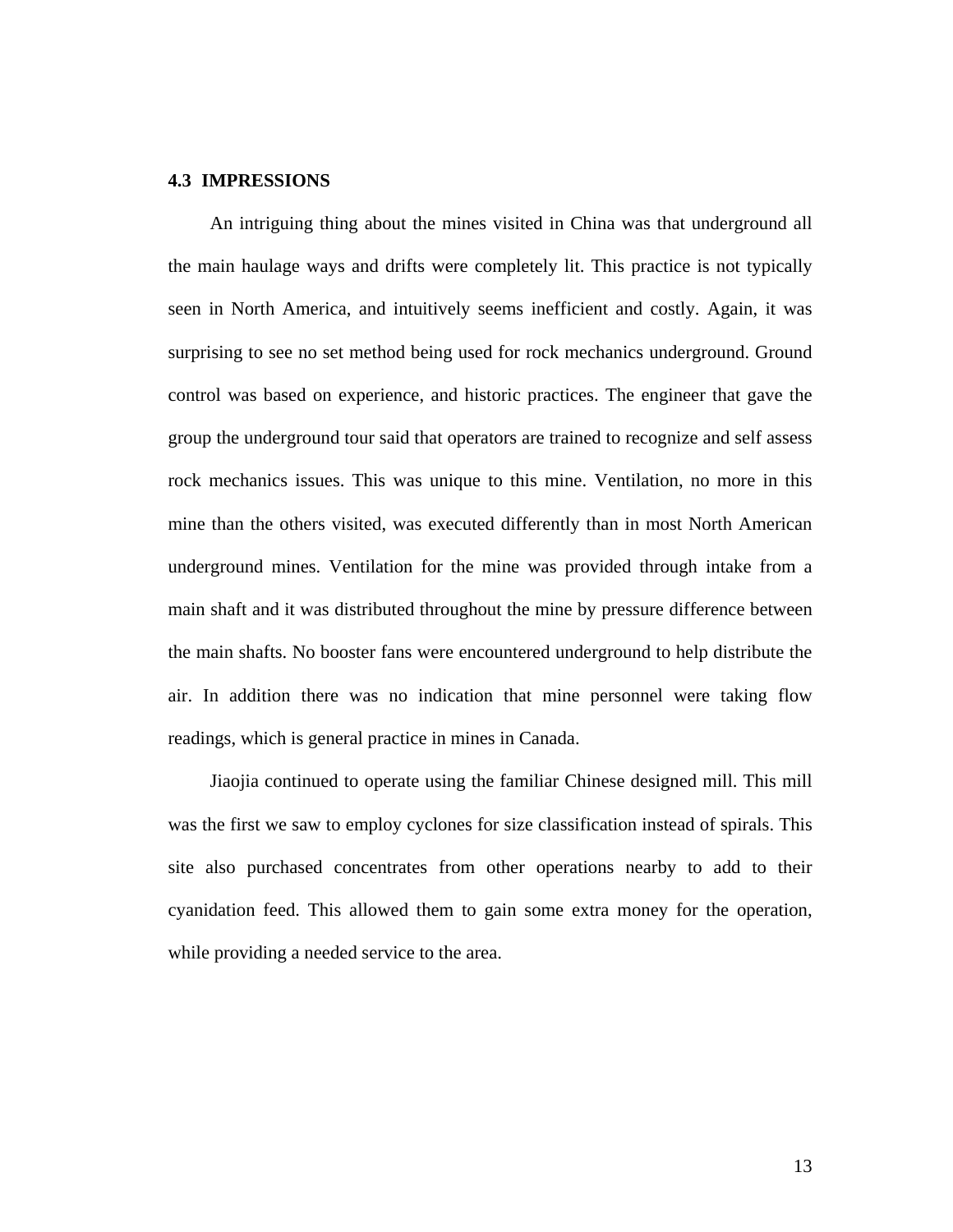## <span id="page-13-0"></span>**5.0 TARZAN GOLD MINE**

On February  $15<sup>th</sup>$  the group visited the Tarzan gold mine. This was a small scale underground gold mine located 32 km south of Laizhou city and owned by the Shandong Tarzan Mining Corporation. The group toured the underground operations and the basic mill processing facilities.

#### **5.1 MINING OPERATIONS**

The geology of this mine was different in comparison to the other gold mines the group visited in the Shandong province. Unlike the other gold mines visited, the orebody at the Tarzan mine was a continuous intrusion in a granite host rock. There are several small faults in the granite host rock that produce the higher grade orebody in comparison to the other orebodies in the region. The gold in the deposit occurs as free gold, and the main sulphide minerals are pyrite, and chalcopyrite. The orebody ran north with a dip of 30 to 35 degrees and a thickness ranging from 1 to 40 m.

The Tarzan mine was built in 1984 with a designed mining capacity of 100 tonnes per day. The mine now produces 1,000 tonnes per day, with a total 1,200 employees working on site. The measured and indicated ore reserves are 2.5 million tonnes of ore at an average grade of 20 grams per tonne. The mine operates at a total cost of \$35 Canadian per tonne. The mining method employed at the Tarzan mine is overhand cut and fill. The underground mine is accessed through four shafts; the main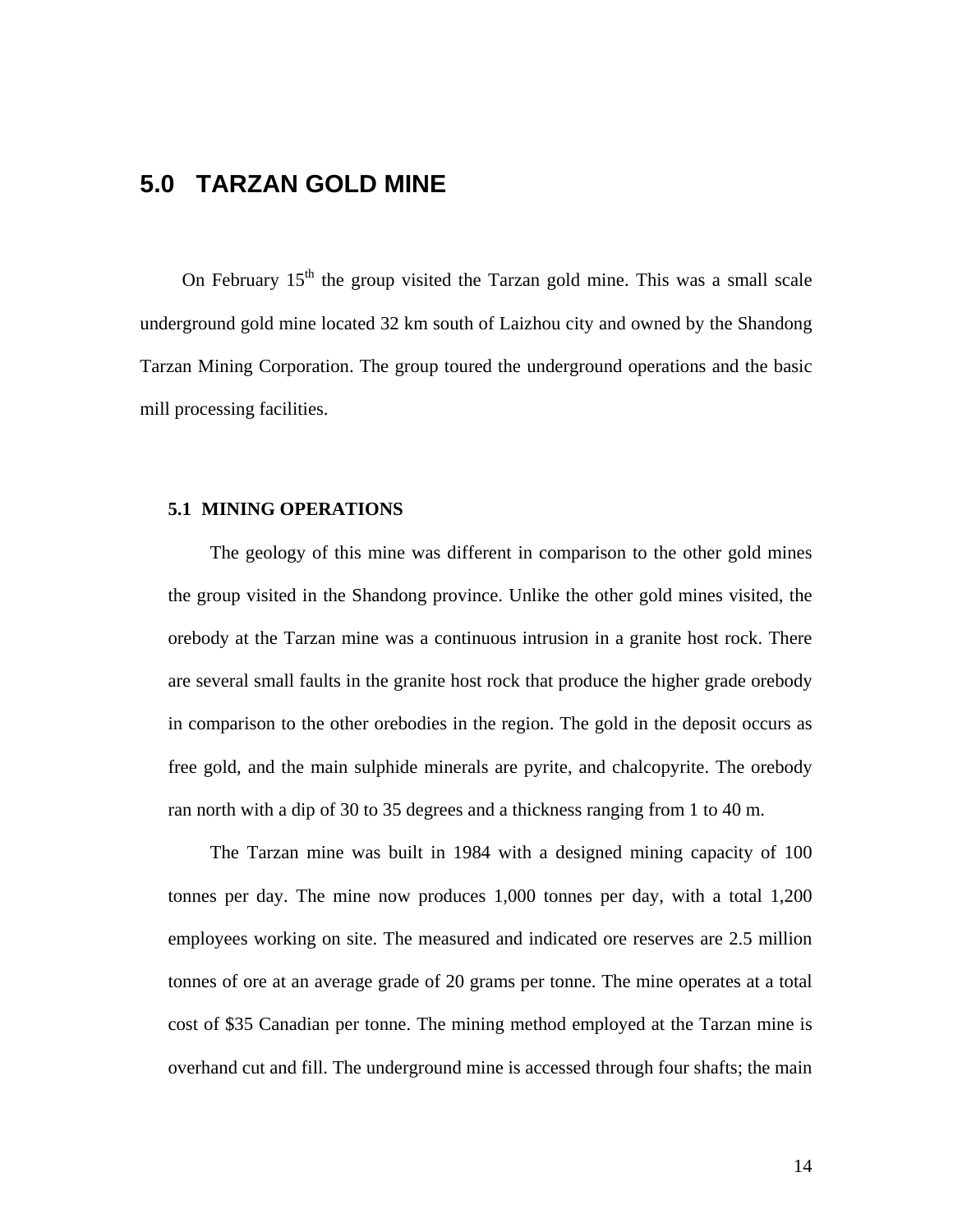<span id="page-14-0"></span>shaft is a 500 tonne per day shaft, as well as three other shafts that hoist a total of 500 tonnes per day altogether.

The host rock was classified as strong and competent, with a maximum unsupported span of 3  $m^2$ . There is no ground support used in most of the underground developments, which is achieved by keeping the back span under to 3 m<sup>2</sup>. Additional support, timber logs and brick walls (See Figure 6 in Appendix A), are used in areas of the mine that require additional ground support. Ore was transported underground by a combination of ore passes to a central loading station for rail bins. Ore was then transported via rail cars to the ore shafts. A total of 3,000 cubic meters of water was pumped to surface daily. This water was then used in further mill processes.

#### **5.2 PROCESSING OPERATIONS**

Since the Tarzan mine is in close vicinity to the MIC BioGold facilities, their mineral processing facilities are designed for tailoring a product for the bio-oxidation process. To produce a feed with uniform properties, the feed to the plant is first blended from stockpiles of ore. The target for mill feed is seven grams of gold per tonne. The mineral processing flow sheet is fairly simple as the main objective is to beneficiate the gold to a reasonable grade for the BioGold plant. The process starts with three stage crushing, followed by the crushed product grinded to a fine size. After the grinding stage there is a three stage flotation process (See Figure 7 in Appendix A) that produces a gold concentrate of 50 to 60 grams of gold per tonne.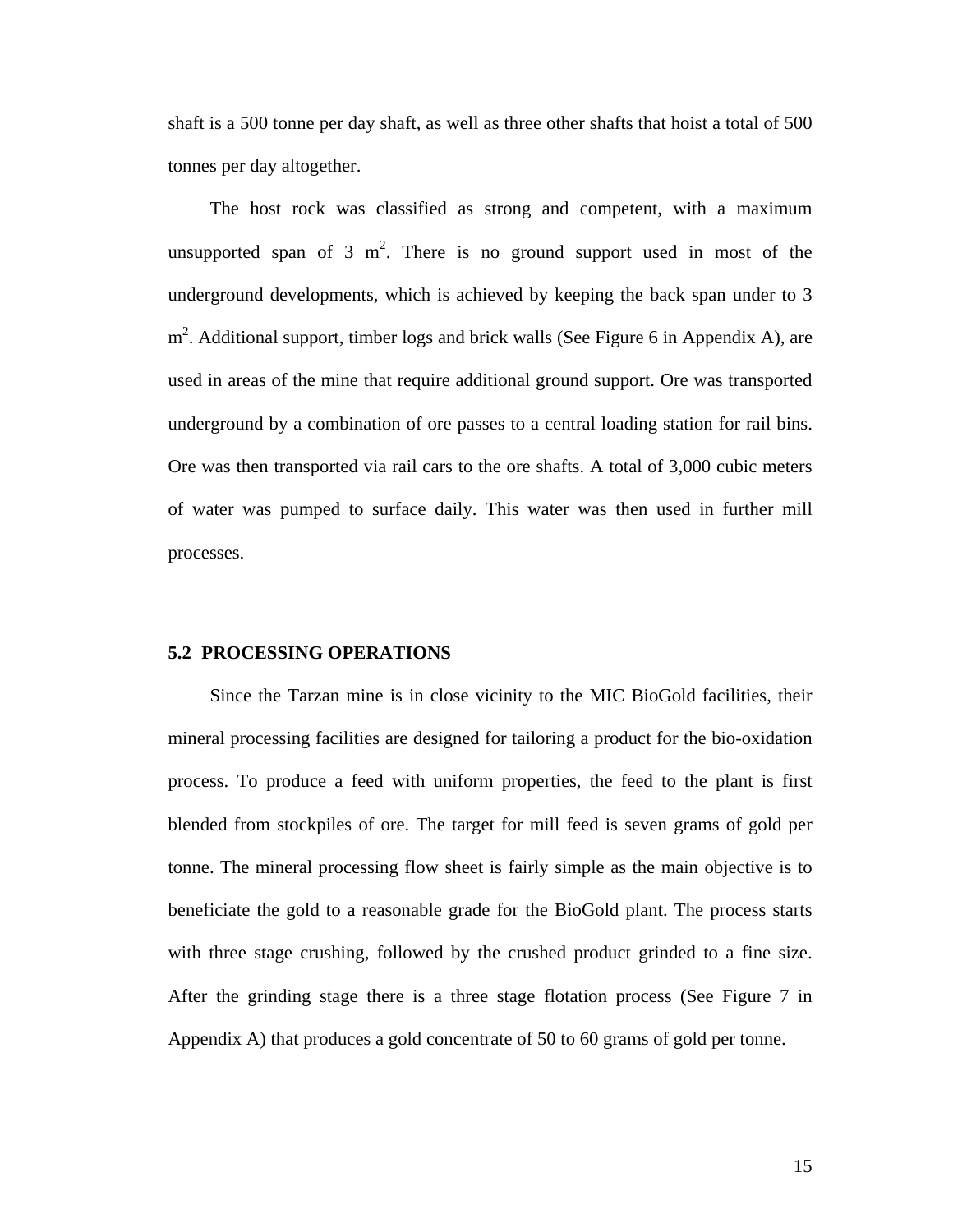### <span id="page-15-0"></span>**5.3 IMPRESSIONS**

In comparison with the other mines visited by the group, this mine was operating on a much smaller scale. The technology and equipment used was very basic compared with Canadian standards and even other mine's visited in the region. The working face visited did not have an abundant supply of fresh air and it was accessed by a single, somewhat primitive, ladder. Safety standards, such as the Mine's Act, would not permit employees to use a similar ladder in Canada.

When the Biogold facility opened nearby, Tarzan was able to simplify their process to a simple crushing, grinding, and flotation plant. Instead of continuing to run their own cyanidation process, they were able to sell their flotation concentrates to the Biogold facility.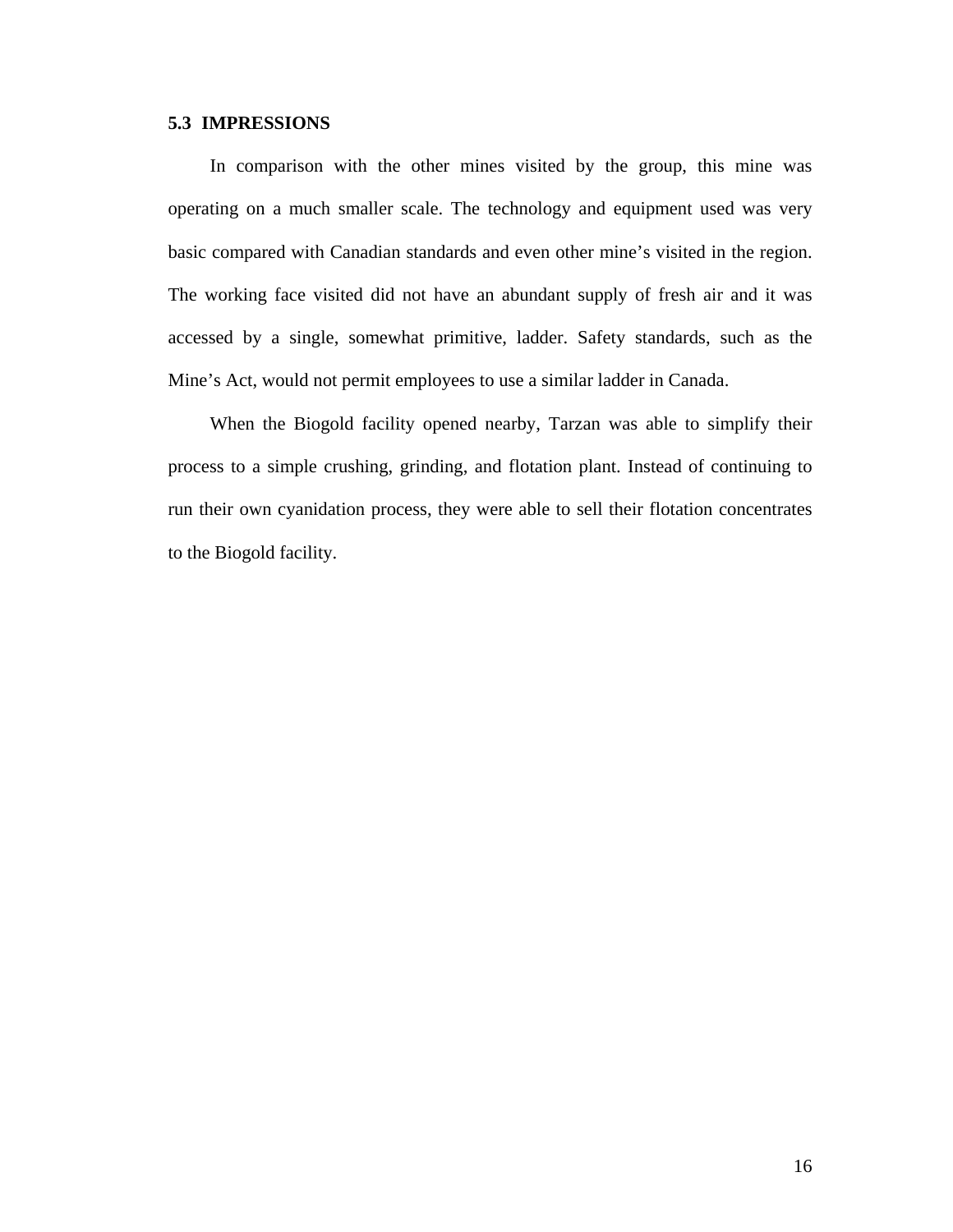## <span id="page-16-0"></span>**6.0 MIC BIOGOLD**

The MIC BioGold plant was the last site visit on the tour. The plant is located approximately 150 km north of Qingdao in close vicinity to the Tarzan gold mine. The facility is primarily owned by the Australian company Michaelago. The bacterial oxidation plant is a new addition to the site complex. Prior to this addition the facility was producing 3,402 kg of gold per year using direct cyanidation followed by refining. Most of the concentrate treated at this complex is purchased from all over China. The main reason for the addition of the bacterial oxidation plant to the existing cyanidation and zinc precipitation process was to increase production to 5,670 kg of gold per year. Without the use of oxidation pre-treatment, gold recovery from refractory concentrates using traditional cyanidation process is typically about 20%.

### **6.1 PROCESSING OPERATIONS**

The flow sheet at the BioGold plant consisted of three main parts: the Bactech/Mintek bacterial oxidation plant, the cyanide leach treatment plant, and the gold refinery. Concentrates from all over China were stockpiled at site (See Figure 8 in Appendix A), then blended to produce an optimum feed for each part of the process. Non-refractory gold concentrates have no need for treatment in the bacterial oxidation plant and so are fed through the standard cyanide leach circuit. The feed into the bioreactors was re-ground for size control, treated with appropriate nutrients, and treated for pH for the bacteria based on the content of the material. There were six bioreactors in total with three acting as parallel primary reactors, with the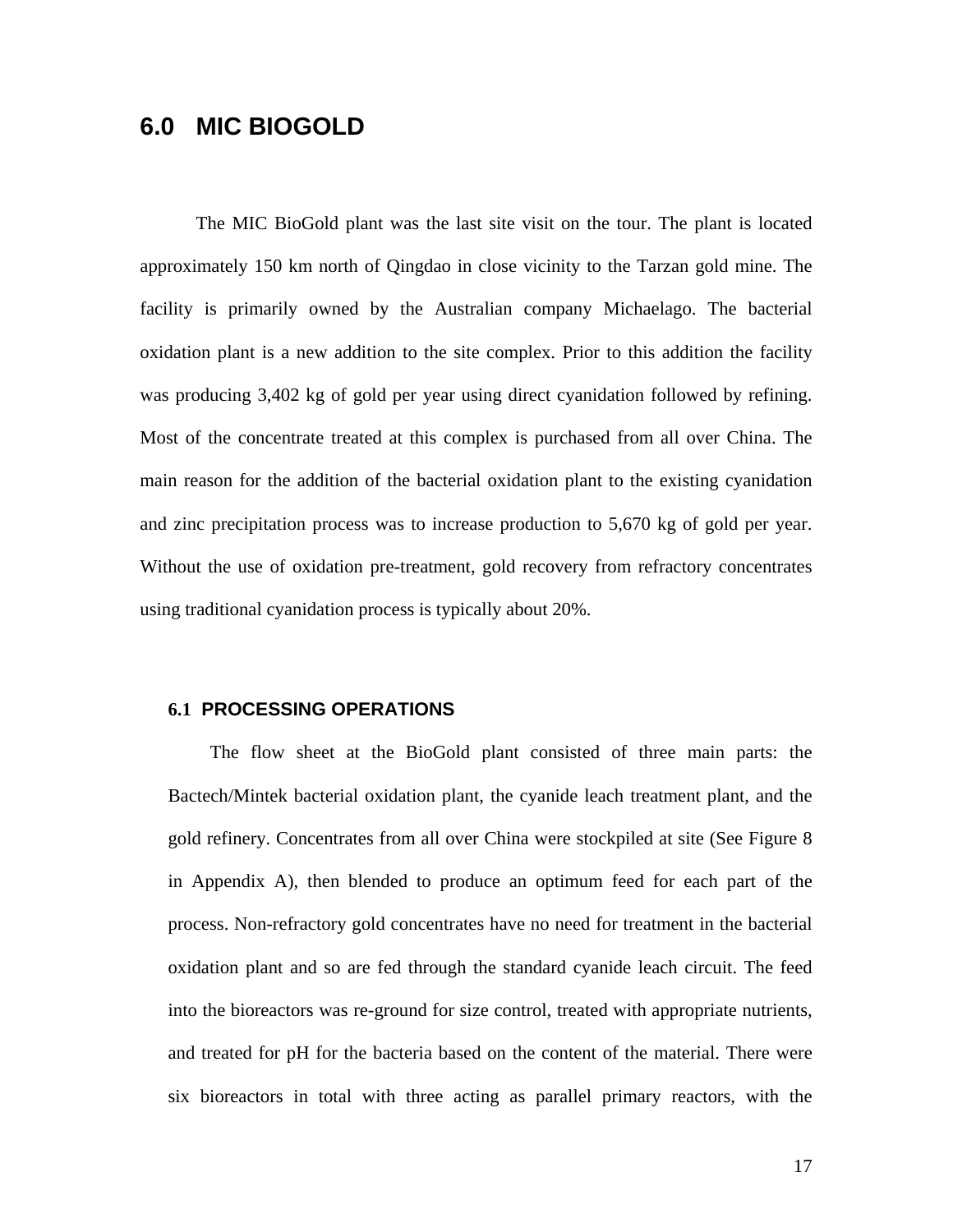<span id="page-17-0"></span>remaining three operated in series as secondary reactors, the working volume of each bioreactor was 700 m<sup>3</sup> (See Figure 9 in Appendix A). It was crucial for the bacteria's performance and survival to control the temperature of these bioreactors in the range of 40°C to 45°C. At the MIC BioGold plant four jet engines were dedicated to cooling these reactors. The bacteria worked by oxidizing the sulphide minerals in the concentrate, allowing for higher recoveries through more effective cyanidation of refractory gold concentrates. After cyanidation, gold was recovered using the Merril-Crowe process, as was seen in the other plants in the region. The ore recovered on site was then processed in the gold refinery on site to produce pure gold and silver bars.

### **6.2 IMPRESSIONS**

The Biogold plant was the most advanced facility we toured during our trip. This process was significantly less environmentally harmful than a roasting process which would have been used in China in the past. The process allowed for significant reduction of cyanide consumption for treating the refractory ores. The site was able to purchase these refractory ores for significantly reduced prices, allowing them to create significant value by processing them.

The Biogold process was very capital intensive. A large amount of gold was held in the reactors for several days, which forced a significant portion of the operation's value to be tied up on site. Other than the bioreactors, most of the site used the typical technology we found other places in China. This forces the plant to maintain a very large labour force, which would not be seen in Canada.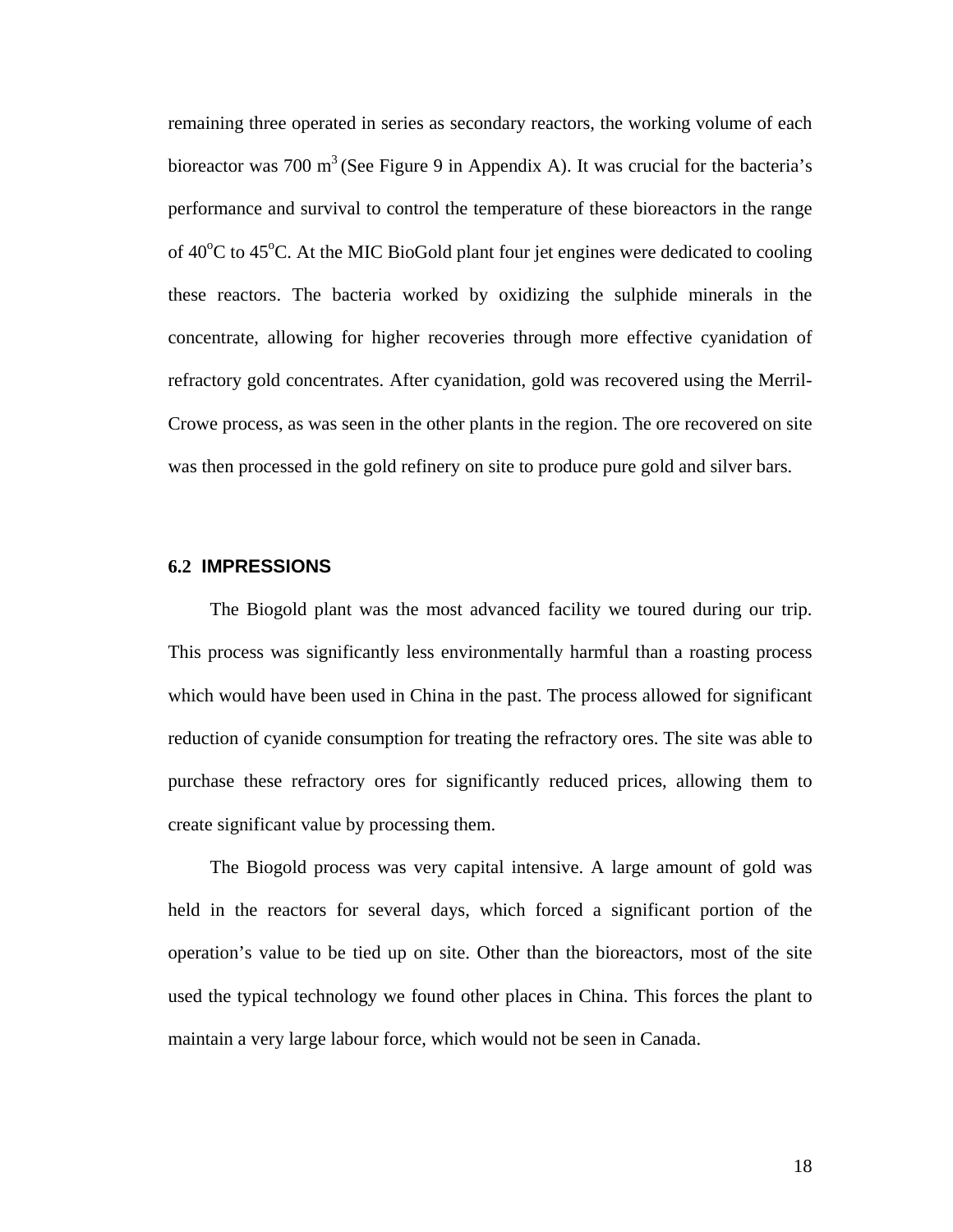# <span id="page-18-0"></span>**7.0 CONCLUSION**

The opportunity to study the Chinese mining industry firsthand was an incredible experience for the group. Chinese influence on the global mining industry is currently very strong, and graduating mining engineers will undoubtedly encounter the effects of China's development both directly and indirectly over the course of their careers. The knowledge gained during our visit will certainly be put to use in the coming years.

Underground, we found that Chinese operations used a large amount of electricity. Main drifts were completely illuminated instead of giving each miner a personal lamp. Many of the mines also used electric railcars powered from overhead lines to transport rock underground. Interviews with the technical staff indicated that power was extremely inexpensive in China, and close proximity to towns allowed the mines to easily connect to grid power. Rock mechanics and ground support were not as regulated in China as in Canada. Each site designed its support based only on previous site experience, rather than standardized calculations. In some areas, this dictated no support at all where a Canadian mine would still act cautiously and install pattern bolting. Ventilation was also an issue underground. Few of the sites visited had extra ventilation networks to distribute air to working faces; instead mines relied solely on airflow through a main ventilation shaft. This left a few areas rather low on oxygen, and with a large concentration of diesel fumes. Operators sometimes wore personal respirators, but not all miners were provided with this safety equipment. The overall impression was that miners did not fully understand the dangers they were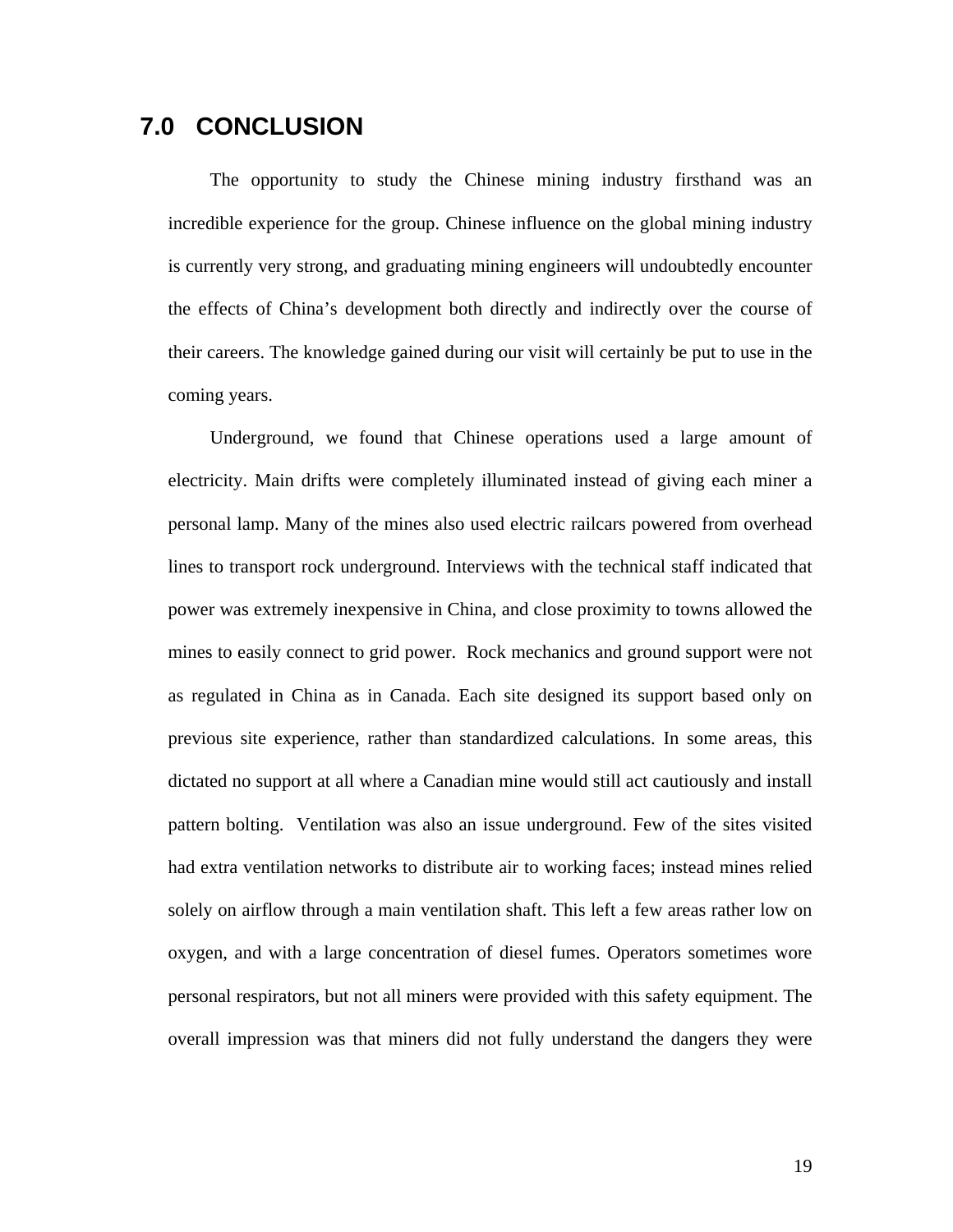exposed to and consequently the best methods for improving these potentially hazardous environments.

We found the mill layouts to be similar to Canadian operations. Most consisted of primary and tertiary crushing, followed by ball mills and flotation circuits. There were several major differences however. Instead of cyclones, spiral classifiers were often used. Also, most facilities operated only a ball mill in closed circuit after the crushing stage. In Canada, it would be expected instead to see a SAG mill with less crushing stages, then a rod mill followed by a ball mill in closed circuit. Also, instead of western high capacity vacuum filters, all of the operations used an older design which required labourers to scrape the cake off of the filter fabric. Some innovative plant technologies we saw included the bacterial oxidation process, and triple thickeners. China also experienced challenges with water supplies. To compensate, saline water pumped from underground was used in the mill. Combined with recycled water from the tailings pond when available; the mills did not take in water from rivers from the nearby towns. Plants were kept very clean in China, compared to Canadian operations. This improved safety by reducing tripping hazards, which can be a major cause of accidents in a plant.

With low labour and power costs in China, mining operations are able to operate with very low feed grades and still make a profit. While government subsidization was not directly mentioned by any of the mines, it is suspected that it plays a key role in the operation and profitability of all the facilities visited. Despite the potential for a larger savings on labour costs, Chinese operations employed a significantly larger labour force than a similar Canadian mine. The equipment and

20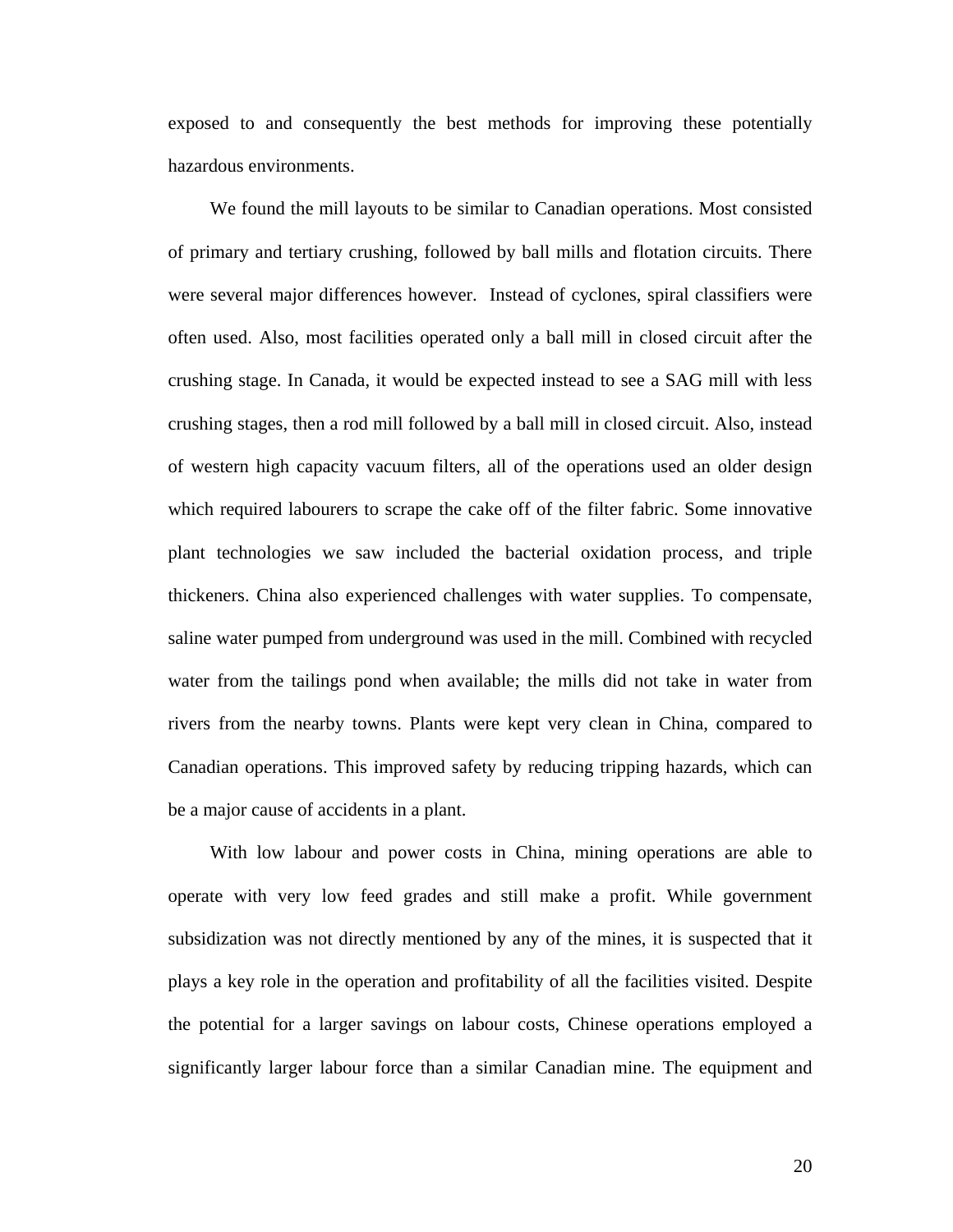personnel in China do not come close to achieving the same efficiency that one would expect to see from a mine in Canada.

The Chinese government has set very strict safety and environmental requirements that the industry is striving hard to meet. While safety is a major priority in the industry, there seems to be minimal effort to exceed environmental regulations. Principles of sustainability as well as Western technology and expertise are going to be the next step in the future for the Chinese mining industry as they become a modern industrial power.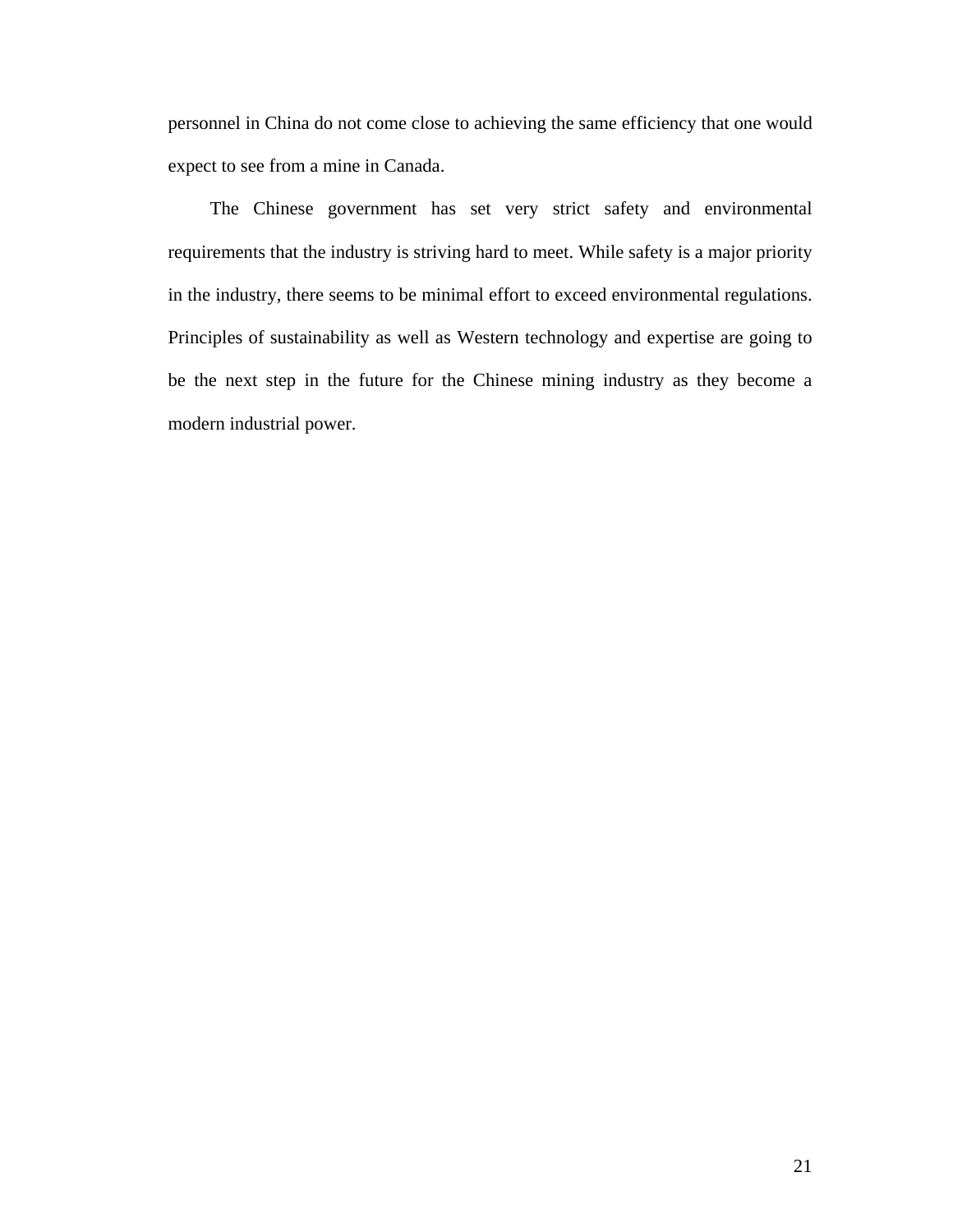# <span id="page-21-0"></span>**REFERENCES**

"China's Mining Industry Overview." China Mining. 2007. 22 March 2007. <http://www.china-mining.com/introduction.html>.

"Mining in China." Infomine. 2007. 24 March 2007. <http://www.infomine.com/countries/china.asp>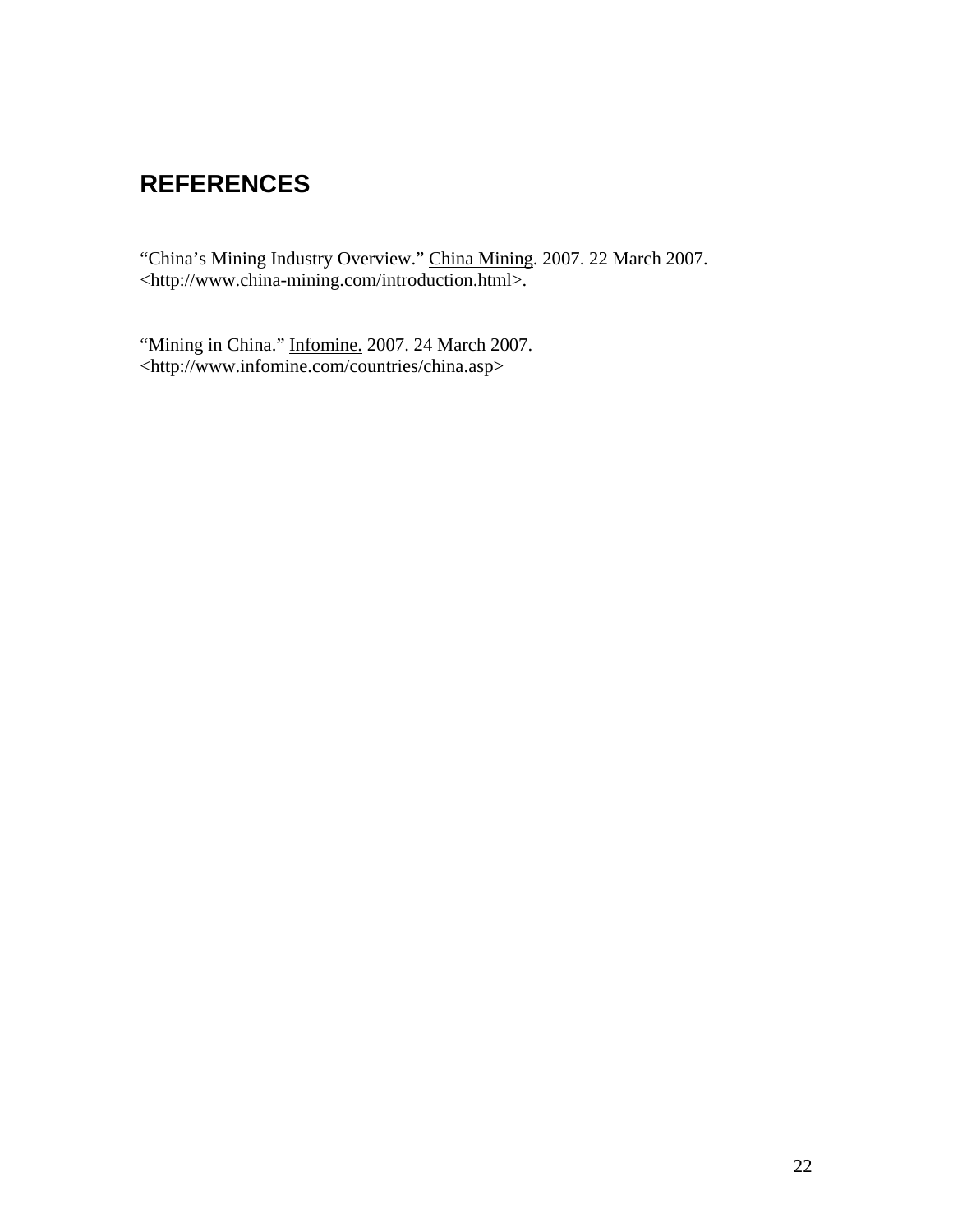# **APPENDIX A**

<span id="page-22-0"></span>

Figure 1: Tailings Damn for Yingezhuag Gold Mine



Figure 2: Imported Swedish Truck for Sanshandao Gold Mine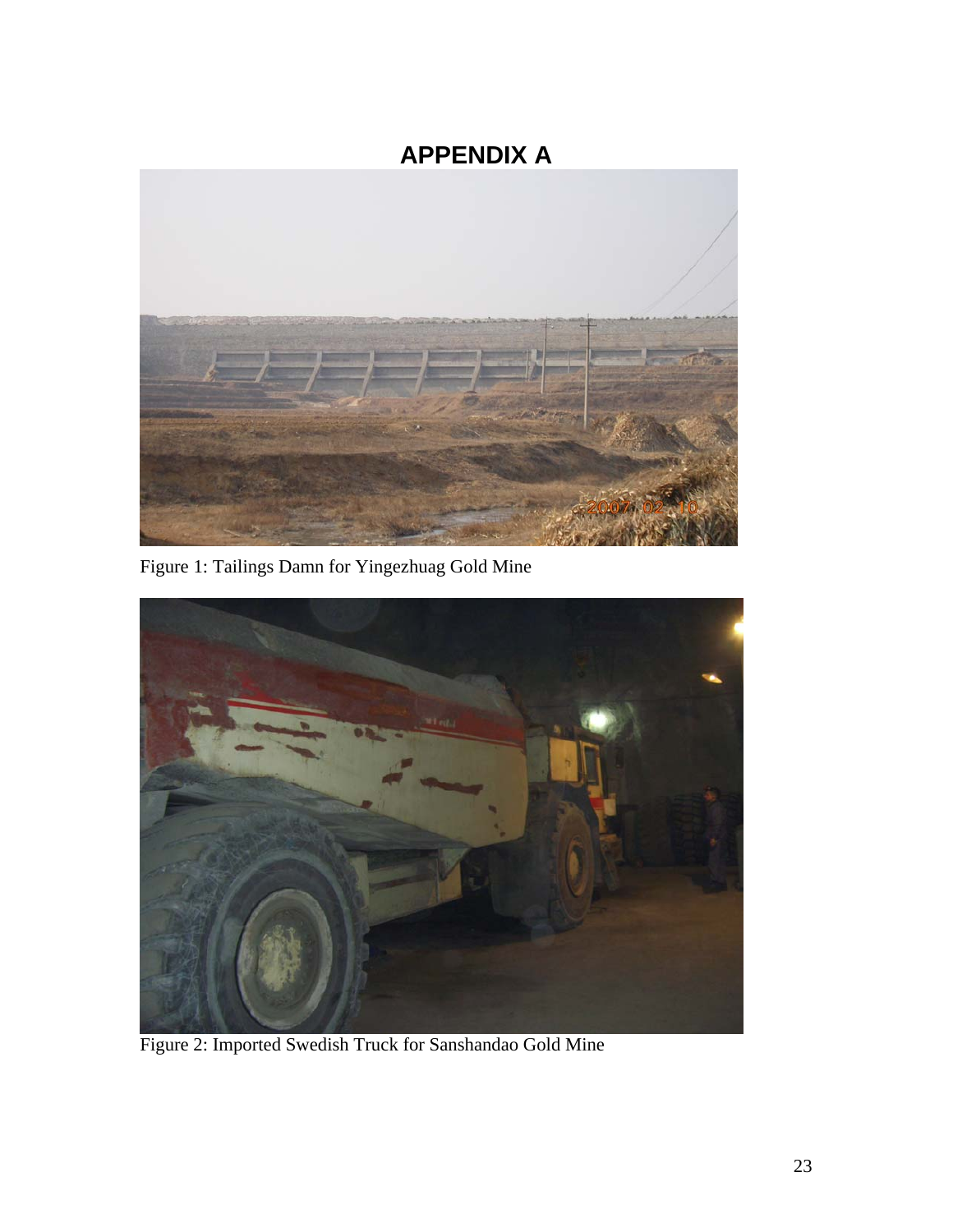

Figure 3: Regrind Mill in Shashandao Gold Mine



Figure 4: Bolting Pattern in JiaoJia Gold Mine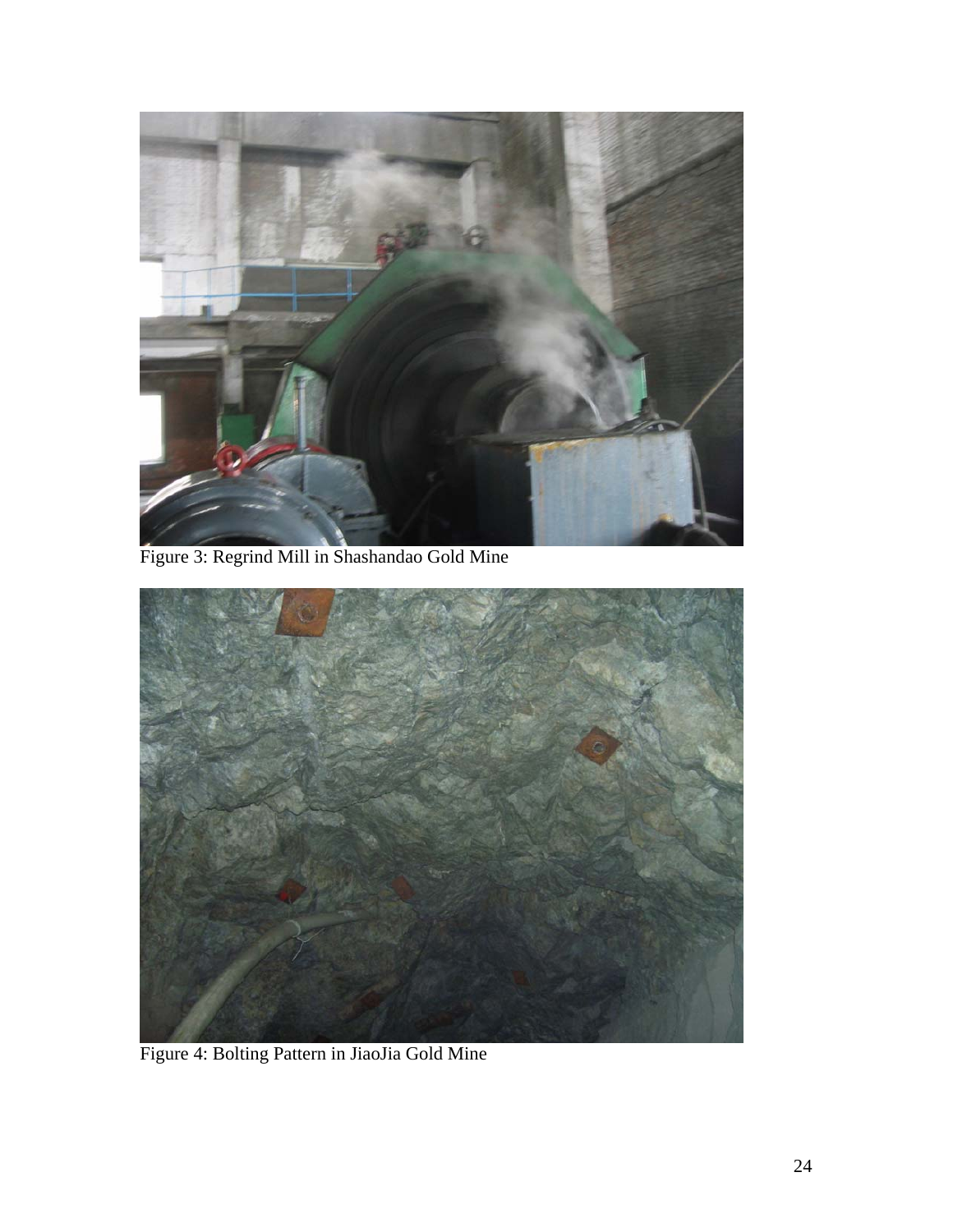

Figure 5: Spiral Classifier at Jiaojia Gold Mine



Figure 6: Timber Used as Ground Support in Tarzan Gold Mine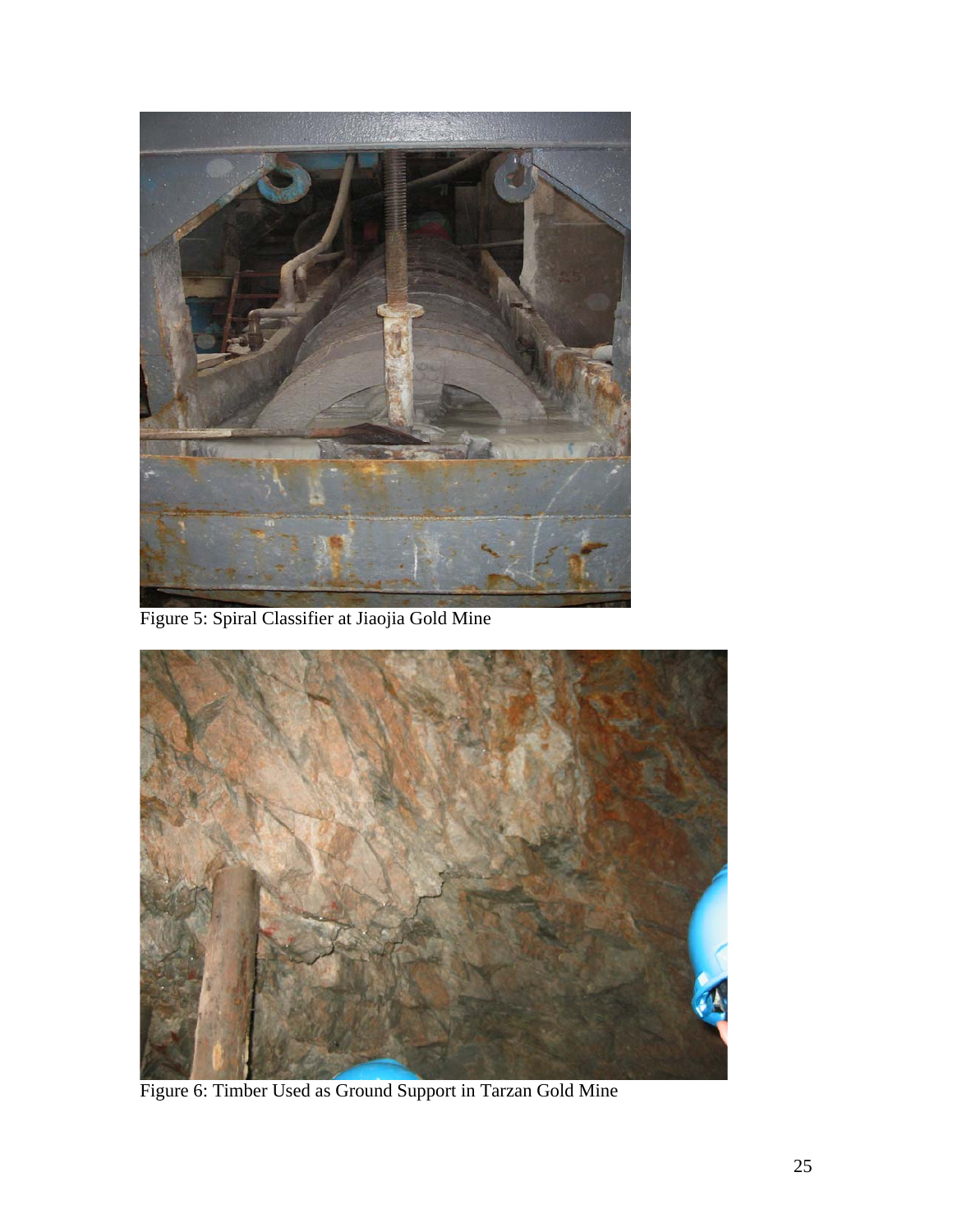

Figure 7: Flotation Circuit at Tarzan Gold Mine



Figure 8: Stockpile for MIC BioGold